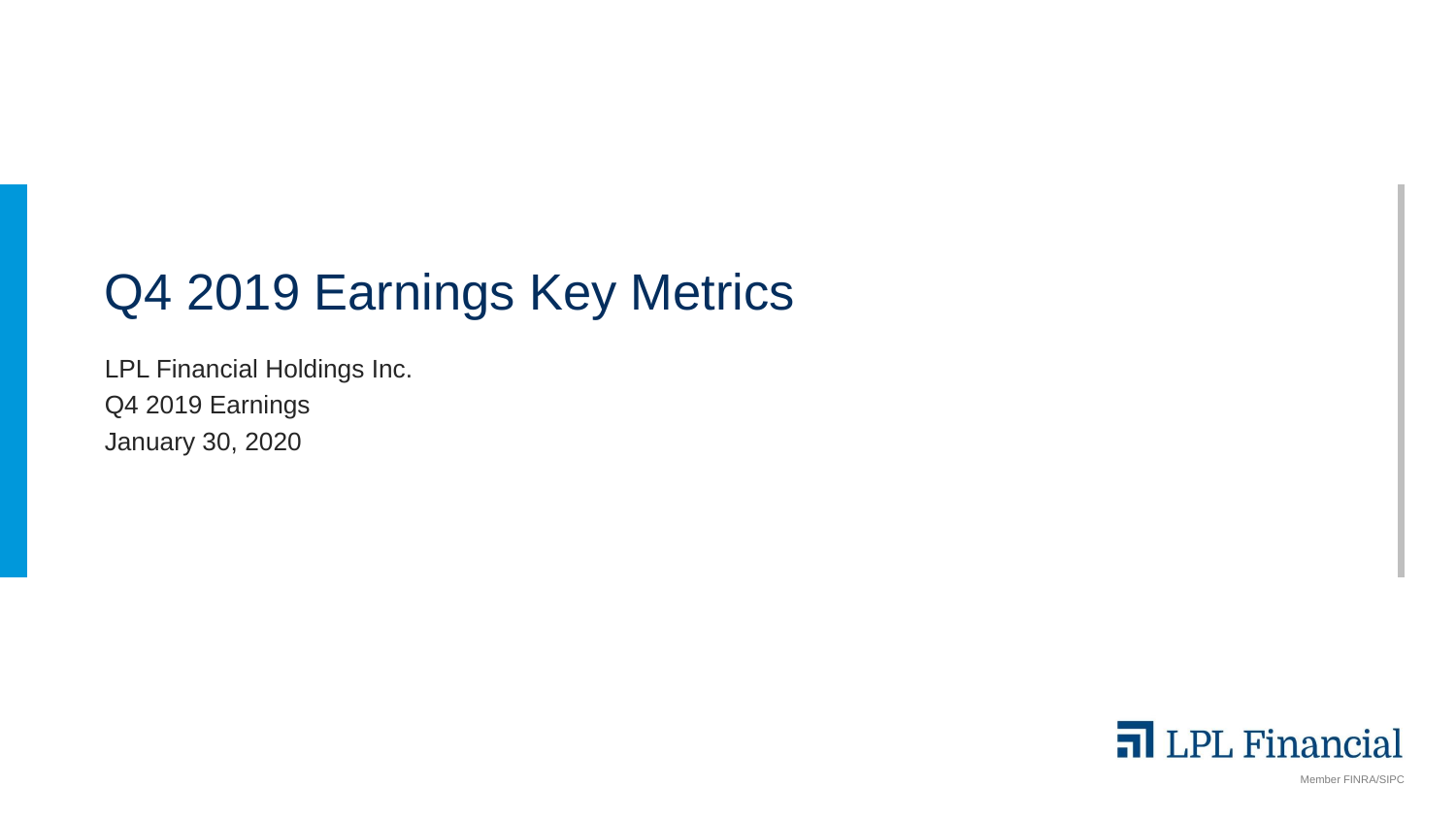### Notice to Investors: Safe Harbor Statement

Statements in this presentation regarding LPL Financial Holdings Inc.'s (together with its subsidiaries, the "Company") future financial and operating results, growth, priorities, business strategies and outlook, including forecasts and statements relating to the Company's future brokerage and advisory asset levels and mix, deposit betas, Core G&A\* expenses (including outlook for 2020), future investments and future capital returns, as well as any other statements that are not related to present facts or current conditions or that are not purely historical, constitute forward-looking statements. These forward-looking statements are based on the Company's historical performance and its plans, estimates, and expectations as of January 30, 2020. Forward-looking statements are not guarantees that the future results, plans, intentions, or expectations expressed or implied by the Company will be achieved. Matters subject to forward-looking statements involve known and unknown risks and uncertainties, including economic, legislative, regulatory, competitive, and other factors, which may cause actual financial or operating results, levels of activity, or the timing of events, to be materially different than those expressed or implied by forward-looking statements. Important factors that could cause or contribute to such differences include: changes in interest rates and fees payable by banks participating in the Company's client cash programs; the Company's strategy and success in managing client cash program fees; changes in general economic and financial market conditions, including retail investor sentiment; fluctuations in the levels of advisory and brokerage assets, including net new assets, and the related impact on revenue; effects of competition in the financial services industry; the success of the Company in attracting and retaining financial advisors and institutions, and their ability to market effectively financial products and services; whether retail investors served by newly-recruited advisors choose to move their respective assets to new accounts at the Company; changes in the growth and profitability of the Company's feebased business; the effect of current, pending and future legislation, regulation and regulatory actions, including disciplinary actions imposed by federal and state regulators and self-regulatory organizations and the implementation of Regulation BI (Best Interest); the costs of settling and remediating issues related to regulatory matters or legal proceedings, including actual costs of reimbursing customers for losses in excess of the Company's reserves; changes made to the Company's services and pricing, and the effect that such changes may have on the Company's gross profit\* streams and costs; execution of the Company's plans and its success in realizing the synergies, expense savings, service improvements and/or efficiencies expected to result from its investments, initiatives, acquisitions, and programs, and the other factors set forth in Part I, "Item 1A. Risk Factors" in the Company's 2018 Annual Report on Form 10-K, as may be amended or updated in the Company's Quarterly Reports on Form 10-Q or other filings with the SEC. Except as required by law, the Company specifically disclaims any obligation to update any forward-looking statements as a result of developments occurring after January 30, 2020, even if its estimates change, and statements contained herein are not to be relied upon as representing the Company's views as of any date subsequent to January 30, 2020.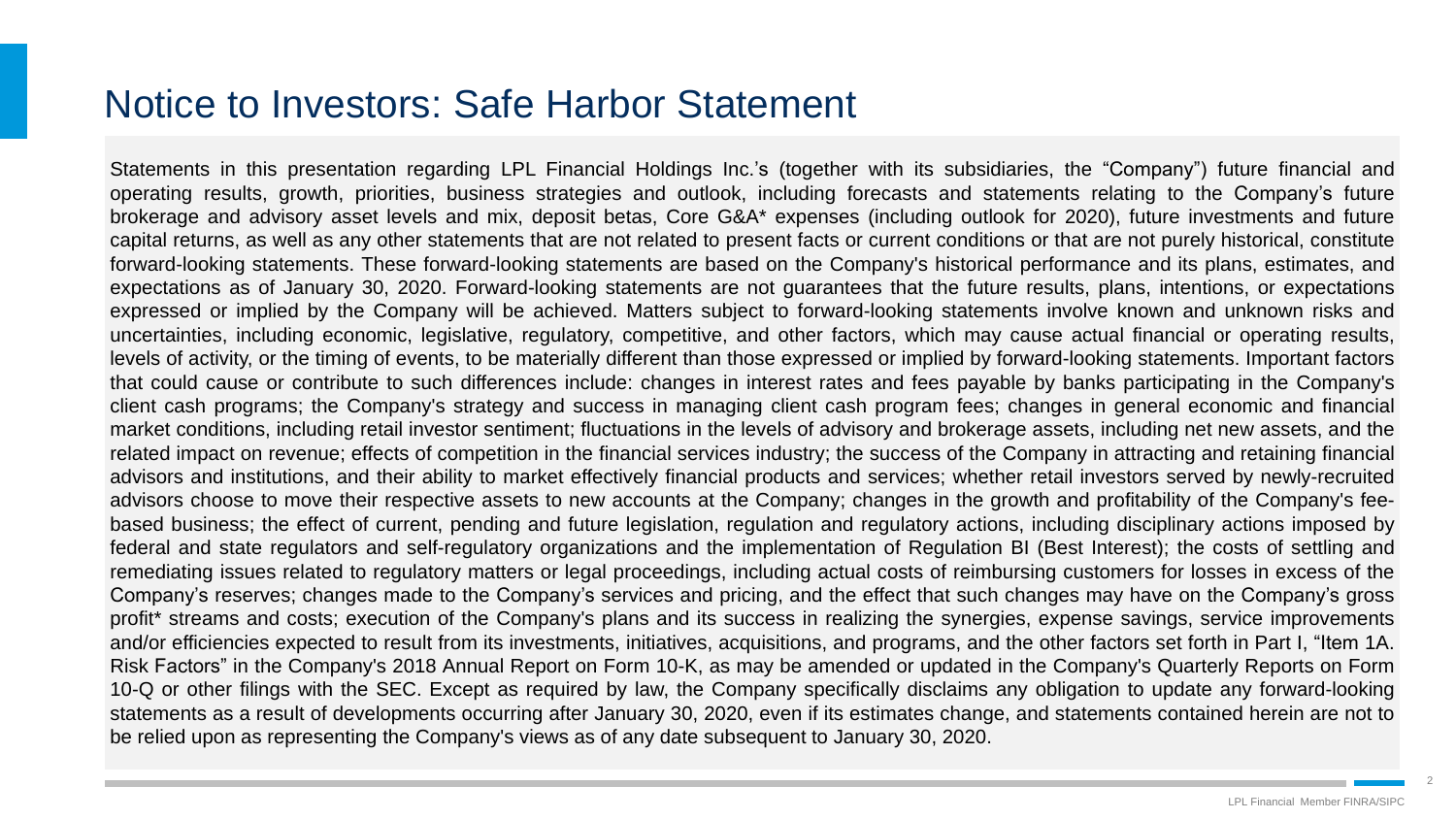## \*Notice to Investors: Non-GAAP Financial Measures

Management believes that presenting certain non-GAAP financial measures by excluding or including certain items can be helpful to investors and analysts who may wish to use some or all of this information to analyze the Company's current performance, prospects, and valuation. Management uses this non-GAAP information internally to evaluate operating performance and in formulating the budget for future periods. Management believes that the non-GAAP financial measures and metrics discussed herein are appropriate for evaluating the performance of the Company. **Specific Non-GAAP financial measures have been marked with an \* (asterisk) within this presentation. Management has also presented certain non-GAAP financial measures further adjusted to reflect the impact of the Company's acquisitions of AdvisoryWorld and the broker/dealer network of National Planning Holdings, Inc. ("NPH"). Reconciliations and calculations of such measures can be found on page 27.**

Gross profit is calculated as net revenues, which were \$1,448 million for the three months ended December 31, 2019, less commission and advisory expenses and brokerage, clearing, and exchange fees ("BC&E"), which were \$894 million and \$16 million, respectively, for the three months ended December 31, 2019. All other expense categories, including depreciation and amortization of fixed assets and amortization of intangible assets, are considered general and administrative in nature. Because the Company's gross profit amounts do not include any depreciation and amortization expense, the Company considers its gross profit amounts to be non-GAAP measures that may not be comparable to those of others in its industry. Management believes that gross profit amounts can provide investors with useful insight into the Company's core operating performance before indirect costs that are general and administrative in nature. For a calculation of gross profit, please see page 24 of this presentation.

EBITDA is defined as net income plus interest and other expense, income tax expense, depreciation and amortization, and amortization of intangible assets. The Company presents EBITDA because management believes that it can be a useful financial metric in understanding the Company's earnings from operations. EBITDA is not a measure of the Company's financial performance under GAAP and should not be considered as an alternative to net income or any other performance measure derived in accordance with GAAP, or as an alternative to cash flows from operating activities as a measure of profitability or liquidity. For a reconciliation of net income to EBITDA, please see page 25 of this presentation. In addition, the Company's EBITDA can differ significantly from EBITDA calculated by other companies, depending on long-term strategic decisions regarding capital structure, the tax jurisdictions in which companies operate, and capital investments.

EPS Prior to Amortization of Intangible Assets is defined as GAAP earnings per share ("EPS") plus the per share impact of amortization of intangible assets. The per share impact is calculated as amortization of intangible assets expense, net of applicable tax benefit, divided by the number of shares outstanding for the applicable period. The Company presents EPS Prior to Amortization of Intangible Assets because management believes the metric can provide investors with useful insight into the Company's core operating performance by excluding non-cash items that management does not believe impact the Company's ongoing operations. EPS Prior to Amortization of Intangible Assets is not a measure of the Company's financial performance under GAAP and should not be considered as an alternative to GAAP EPS or any other performance measure derived in accordance with GAAP. For a reconciliation of EPS Prior to Amortization of Intangible Assets to GAAP EPS, please see page 26 of this presentation.

Core G&A consists of total operating expenses, which were \$1,248 million for the three months ended December 31, 2019, excluding the following expenses: commission and advisory, regulatory charges, promotional, employee share-based compensation, depreciation and amortization, amortization of intangible assets, and brokerage, clearing, and exchange. Management presents Core G&A because it believes Core G&A reflects the corporate operating expense categories over which management can generally exercise a measure of control, compared with expense items over which management either cannot exercise control, such as commission and advisory expenses, or which management views as promotional expense necessary to support advisor growth and retention including conferences and transition assistance. Core G&A is not a measure of the Company's total operating expenses as calculated in accordance with GAAP. For a reconciliation of Core G&A to the Company's total operating expenses, please see page 27 of this presentation. The Company does not provide an outlook for its total operating expenses because it contains expense components, such as commission and advisory expenses, that are market-driven and over which the Company cannot exercise control. Accordingly, a reconciliation of the Company's outlook for Core G&A to an outlook for total operating expenses cannot be made available without unreasonable effort.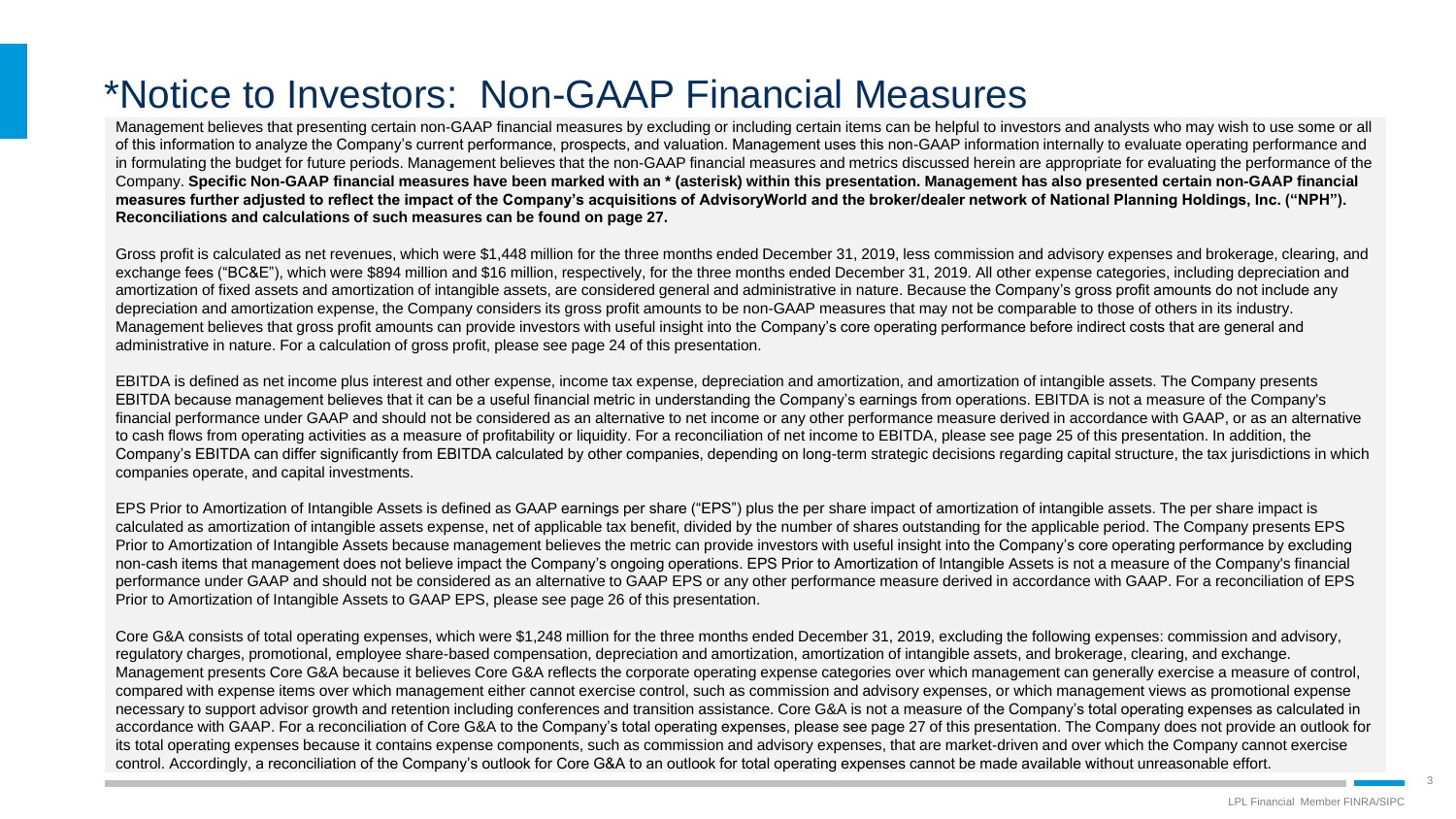### Our business continued to grow and shift towards advisory in Q4



#### Total Brokerage and Advisory Assets (\$ billions) Madvisory Assets as a percent of Total Assets





#### Recruited Assets<sup>(1)</sup> (\$ billions) **Production Retention Rate<sup>(2)</sup> (YTD Annualized %)**



LPL Financial Member FINRA/SIPC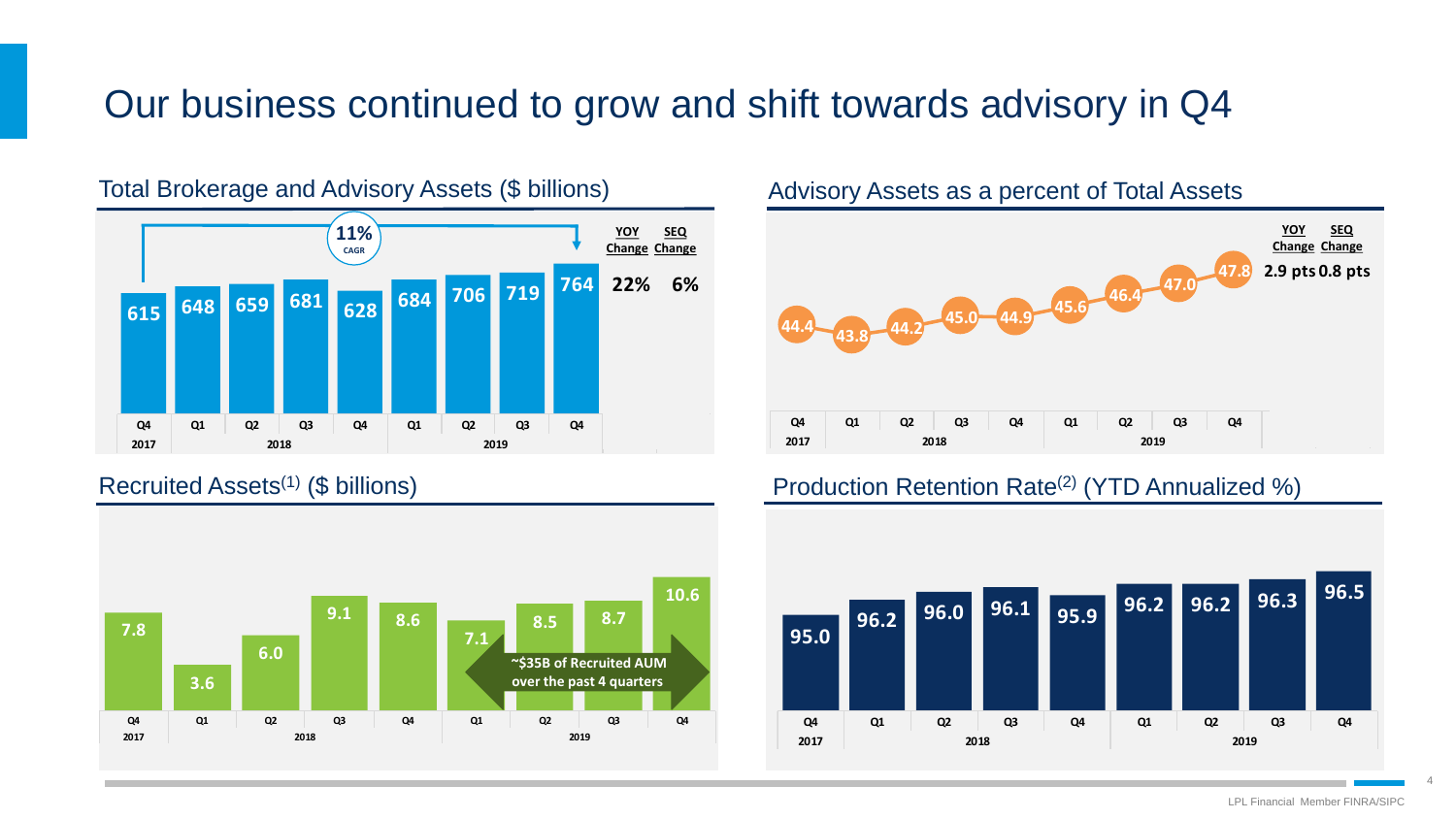### Financial performance has steadily improved







#### EBITDA\* as a % of Gross Profit\* The Contract CEPS Prior to Amortization of Intangible Assets\*

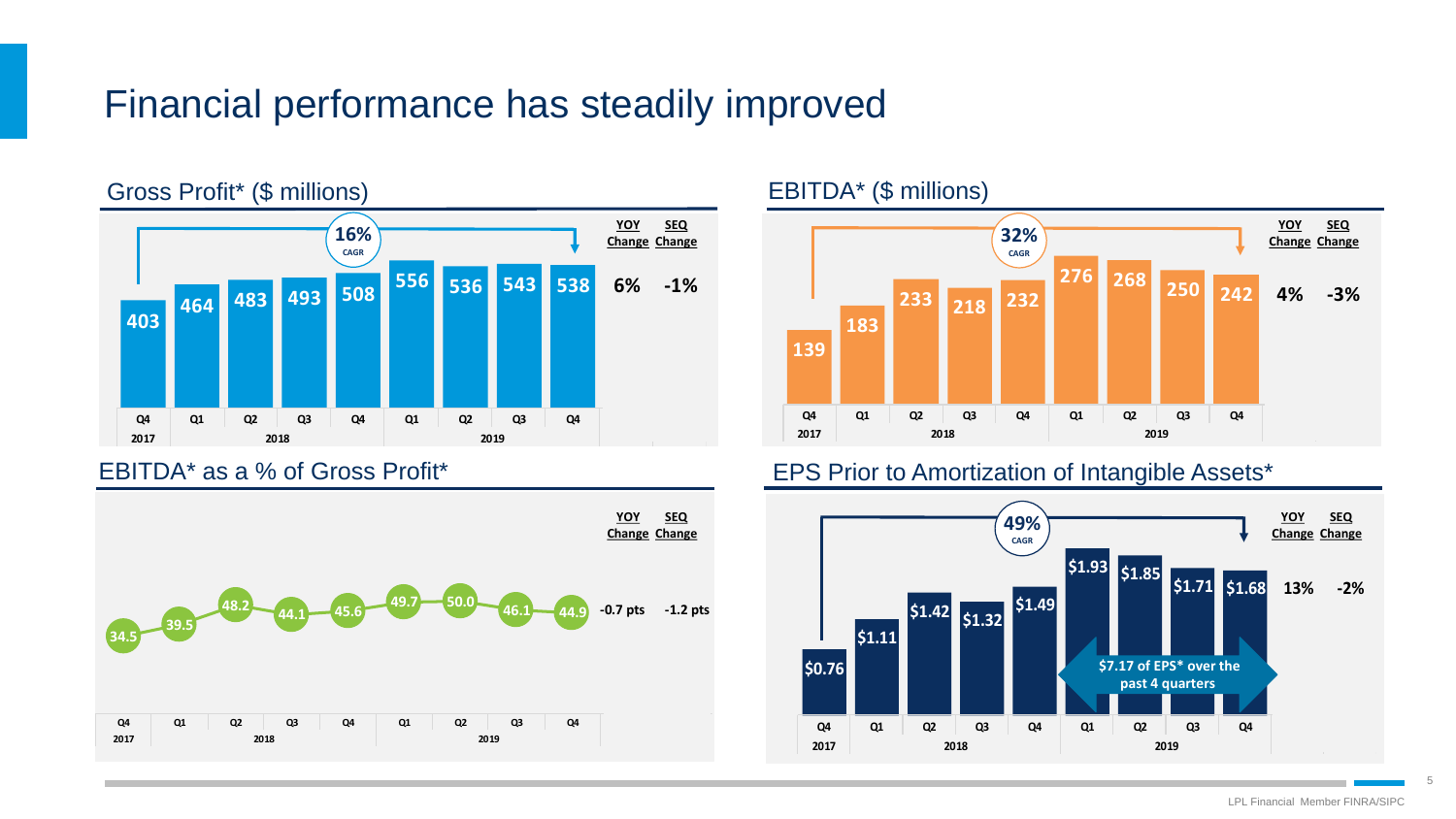### Q4 Total Brokerage and Advisory Assets increased 22% year-over-year to \$764 billion, and Advisory Assets were 48% of total assets



#### Total Brokerage and Advisory Assets (\$ billions) Total Brokerage and Advisory Asset Mix

LPL Financial Member FINRA/SIPC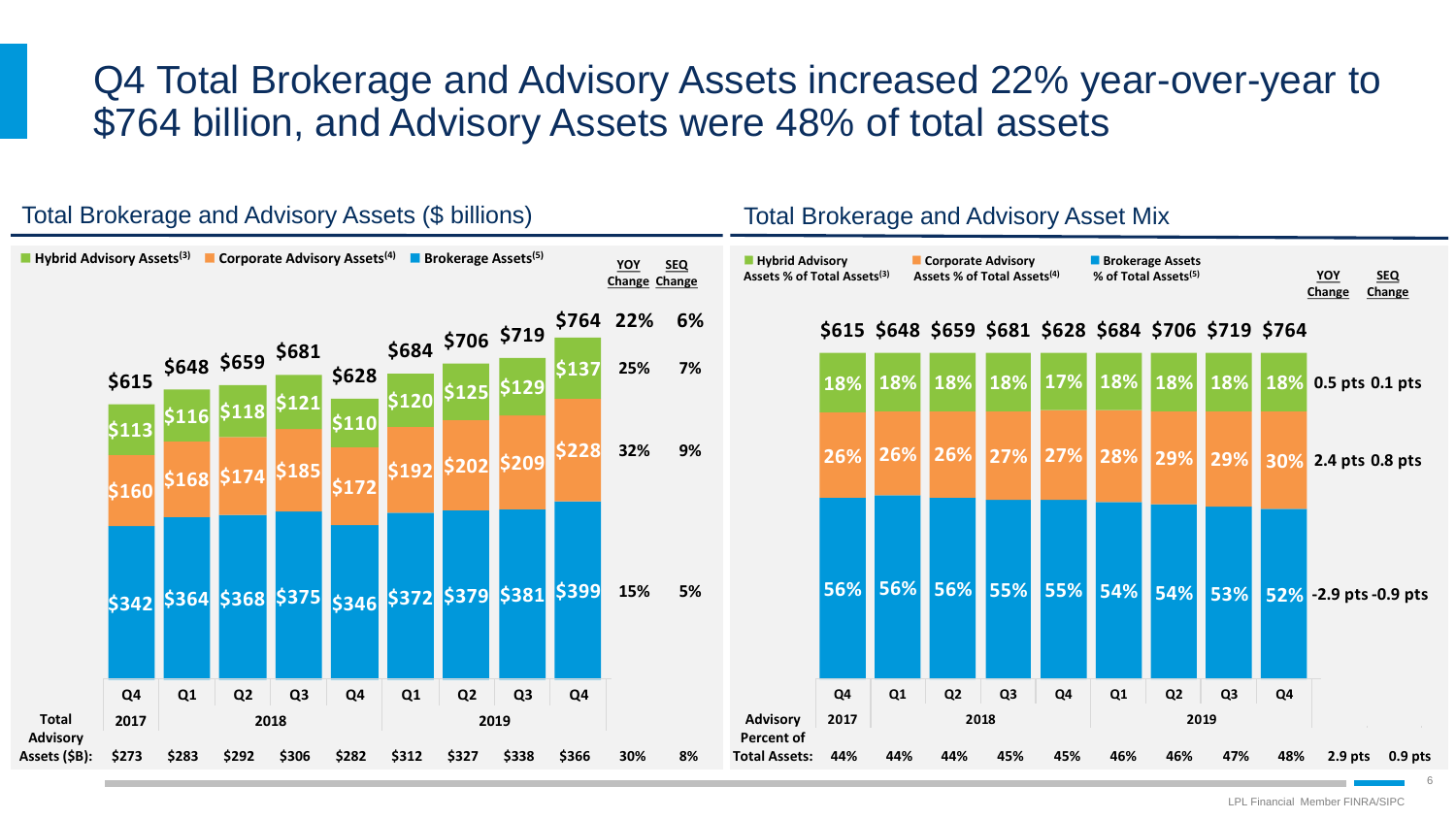### Q4 Total Organic Net New Assets were an inflow of \$8.8 billion



**\$2.1 \$2.5 \$1.8 \$1.7 \$1.4 \$1.4 \$1.8 \$1.7 \$1.9 Net Brokerage to Advisory Conversions(8) (billions):**

Note: Q4 2019 includes \$0.2 billion of brokerage outflows related to a hybrid firm that started its own broker-dealer and departed. Prior to these outflows, total organic net new assets were \$9.0 billion, translating to a organic growth rate.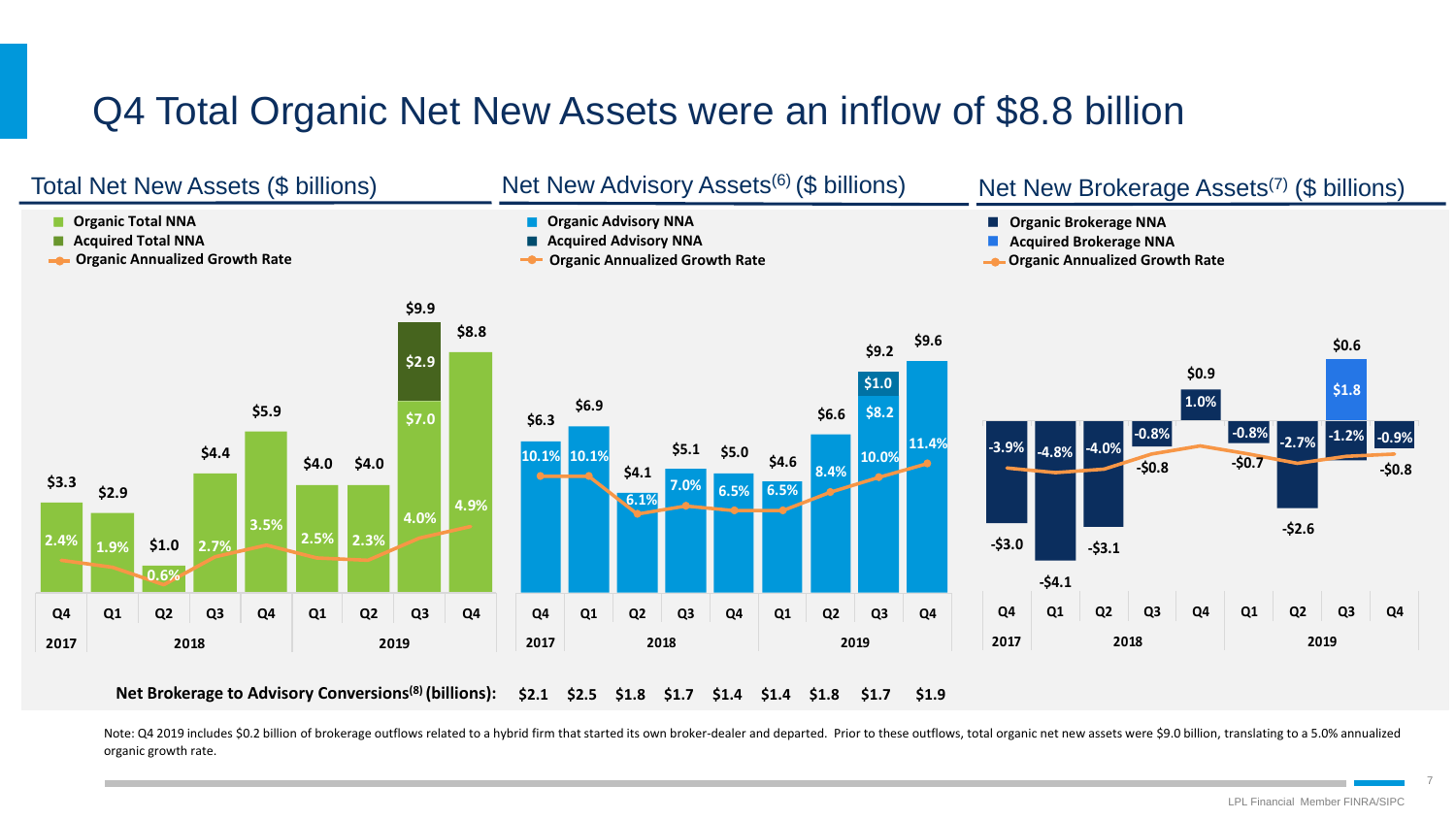### Q4 Corporate Advisory Assets increased 32% year-over-year to \$228 billion

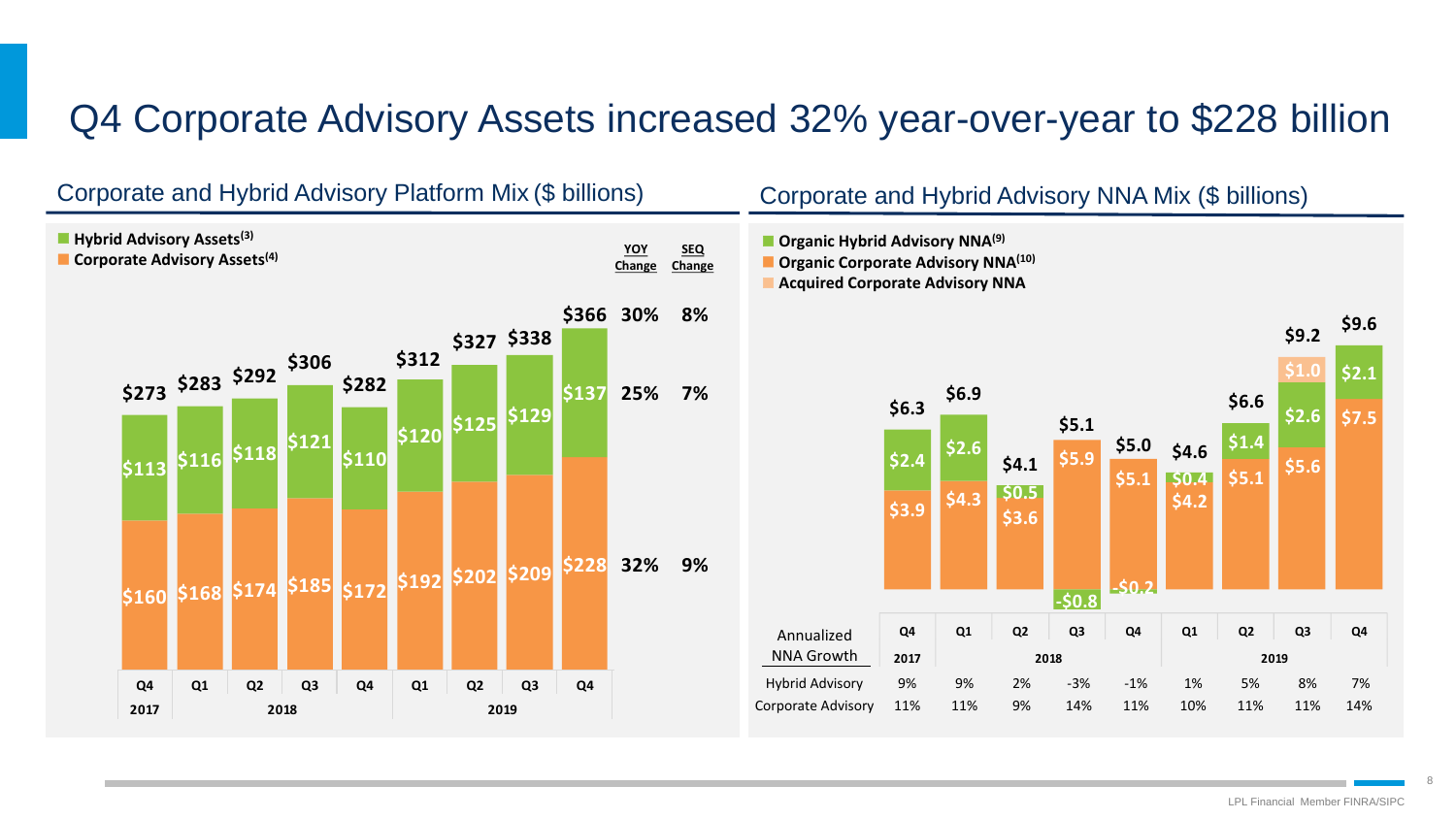### Q4 Centrally Managed Assets increased 36% year-over-year to \$52 billion



#### LPL Financial Member FINRA/SIPC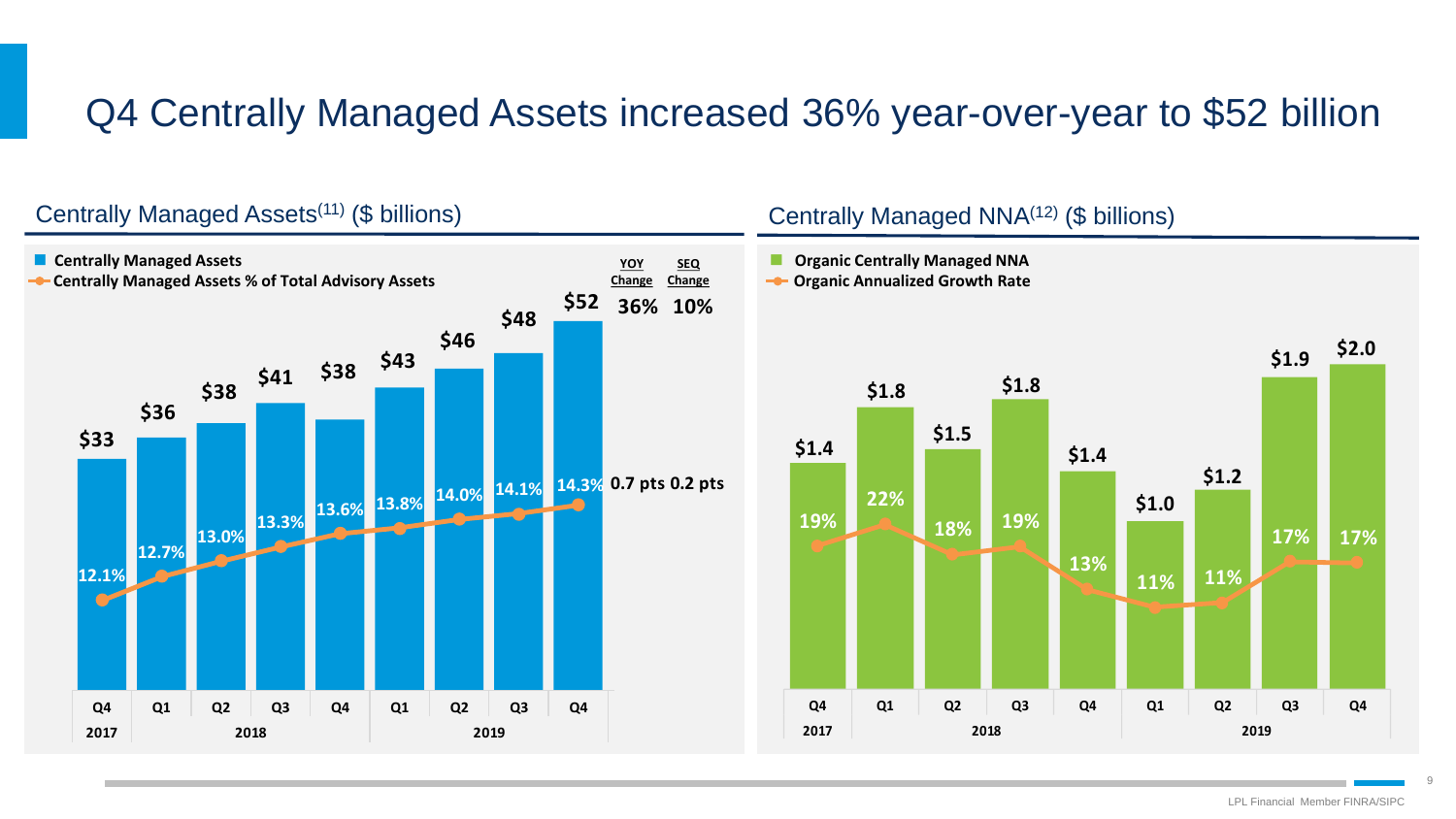### Q4 LTM EBIT ROA was 12.4 basis points, up 1.5 basis points year-over-year

#### Average Total Brokerage & Advisory Assets (\$ billions)



Note: All periods were based on the last trailing twelve months.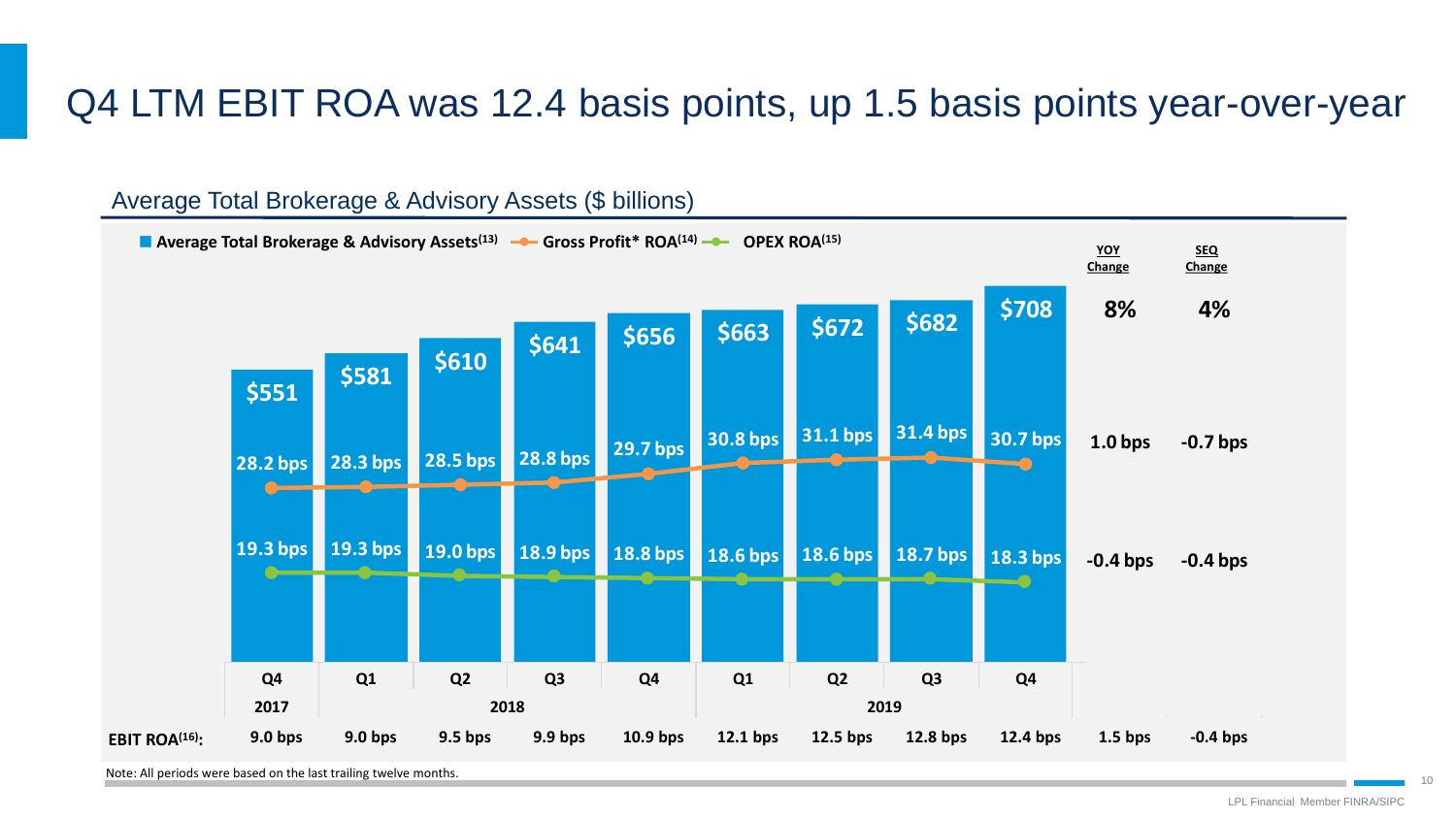### Q4 LTM Gross Profit\* ROA increased 1.0 basis point year-over-year

#### **8.1 8.3 8.9 8.7 8.4 8.6 9.1 8.3 7.1 -1.3 -1.2 7.4 7.2 7.1 7.1 7.2 7.3 7.3 7.3 7.2 0.0 -0.1 6.5 6.0 6.2 6.2 6.1 6.4 6.3 5.9 5.9 -0.2 0.0 5.9 6.0 6.5 7.4 7.5 8.6 10.3 9.1 9.0 1.4 -0.4 27.9 27.5 28.8 29.4 29.2 31.5 33.0 30.9 30.0 0.8 -0.9 Q3 Q4 Q1 Q2 Q3 Q4 Q1 Q2 Q3 2017 2018 2019** Gross Profit\* ROA<sup>(14)</sup> (bps) **YOY Change SEQ Change** ■ Net Commission & Advisory Fees ■ Other Asset-Based<sup>(17)</sup> ■ Interest Income and Other, net ■ **Transaction & Fee, Net of BC&E** ■ Client Cash **Gross Profit\* ROA prior to client cash: 22.8 22.3 22.0 21.9 22.1 22.2 21.2 21.9 21.5 -0.6 -0.4 7.9 7.9 7.8 7.9 7.9 7.8 7.7 7.7 7.5 -0.4 -0.2 7.4 7.3 7.2 7.2 7.2 7.2 7.3 7.3 7.3 0.1 0.0 6.7 6.4 6.2 6.1 6.2 6.2 6.2 6.1 5.9 -0.3 -0.2 0.8 0.7 0.7 0.7 0.7 0.8 0.9 0.9 0.8 0.1 -0.1 5.5 6.0 6.5 6.9 7.6 8.6 9.1 9.5 9.2 1.5 -0.3 28.2 28.3 28.5 28.8 29.7 30.8 31.1 31.4 30.7 1.0 -0.7 Q4 Q1 Q2 Q3 Q4 Q1 Q2 Q3 Q4 2017 2018 2019**

Note: All periods were based on the last trailing twelve months.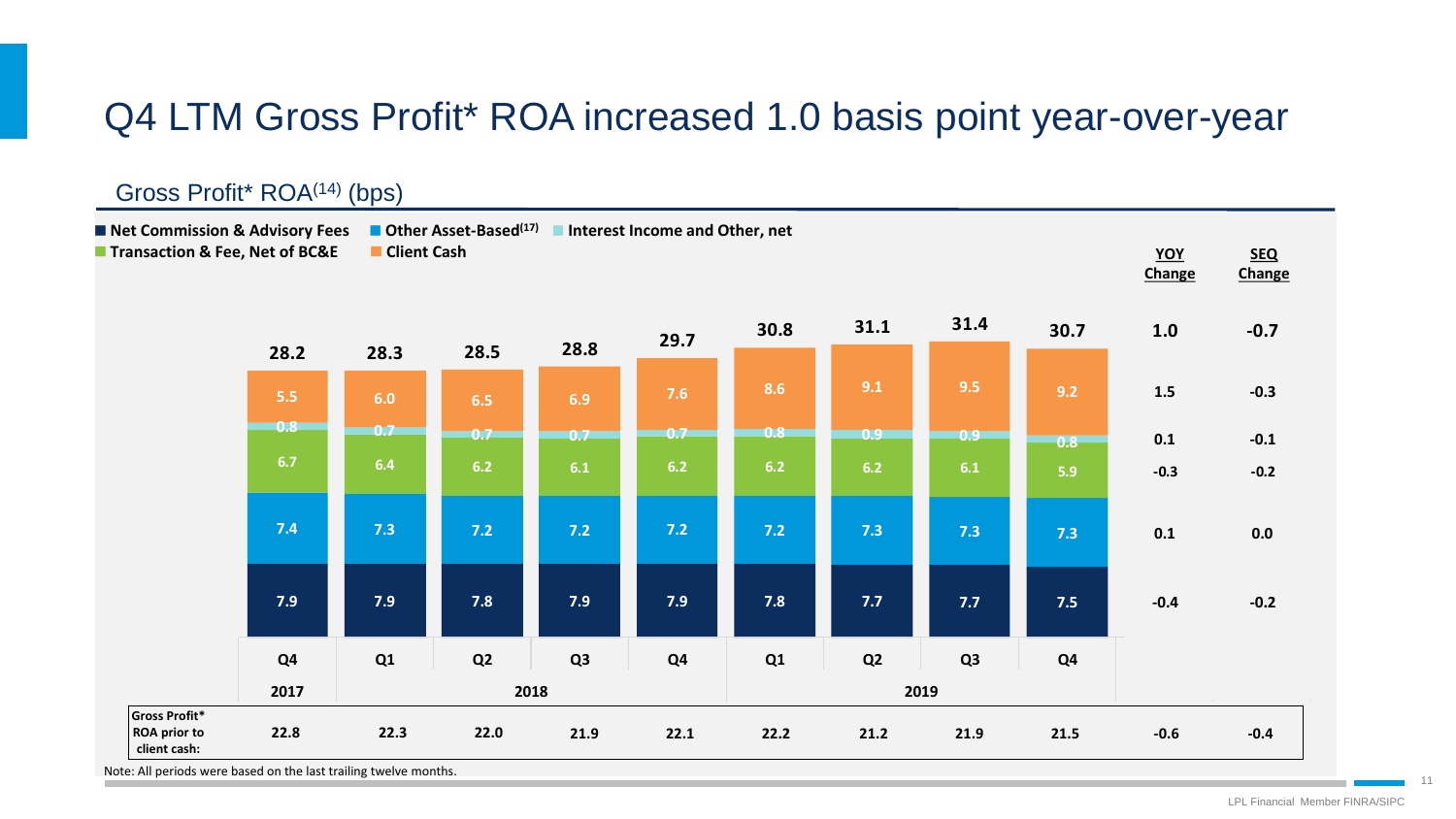## Q4 LTM Total OPEX ROA decreased 0.5 basis points year-over-year

### Total OPEX ROA<sup>(15)</sup> (bps)

| Core G&A*<br><b>Employee Share-based Compensation</b><br>■ Amortization of Intangible Assets |                           |             | <b>Promotional</b><br>Regulatory | D&A Expense (ex Amortization of Intangible Assets) |      |                |                   |                | YOY<br>Change | <b>SEQ</b><br>Change |
|----------------------------------------------------------------------------------------------|---------------------------|-------------|----------------------------------|----------------------------------------------------|------|----------------|-------------------|----------------|---------------|----------------------|
| 19.3<br>0.7                                                                                  | 19.3<br>0.7               | 19.0        | 18.9                             | 18.8                                               | 18.6 | 18.6           | 18.7              | 18.3           | $-0.5$        | $-0.4$               |
| $\frac{1.5}{0.4}$                                                                            | $\boxed{\frac{1.4}{0.3}}$ | 0.8         | 0.9                              | 0.9                                                | 1.0  | 0.9            | 0.9               | 0.9            | 0.0           | 0.0                  |
| 0.4                                                                                          | 0.4                       | 1.4<br>0.4  | $\frac{1.3}{0.3}$                | $\frac{1.3}{0.4}$                                  | 1.4  | $1.4$<br>0.4   | $\frac{1.3}{0.4}$ | $1.4$          | 0.1           | 0.1                  |
|                                                                                              |                           |             | 0.4                              | 0.5                                                | 0.5  | 0.5            | 0.5               | 0.4<br>0.5     | 0.0<br>0.0    | 0.0<br>0.0           |
| 3.1                                                                                          | 3.5                       | 3.5         | 3.5                              | 3.2                                                | 2.9  | 2.8            | 2.9               | 2.9            | $-0.3$        | 0.0                  |
| 13.2                                                                                         | 12.9                      | 12.6        | 12.4                             | $12.5$                                             | 12.5 | $12.6$         | $12.5$            | 12.3           | $-0.2$        | $-0.2$               |
| $Q4^{(18)}$                                                                                  | $Q1^{(19)}$               | $Q2^{(20)}$ | Q <sub>3</sub>                   | $Q4^{(21)}$                                        | Q1   | Q <sub>2</sub> | Q <sub>3</sub>    | Q <sub>4</sub> |               |                      |
| 2017                                                                                         |                           | 2018        |                                  |                                                    |      |                | 2019              |                |               |                      |

Note: All periods were based on the last trailing twelve months.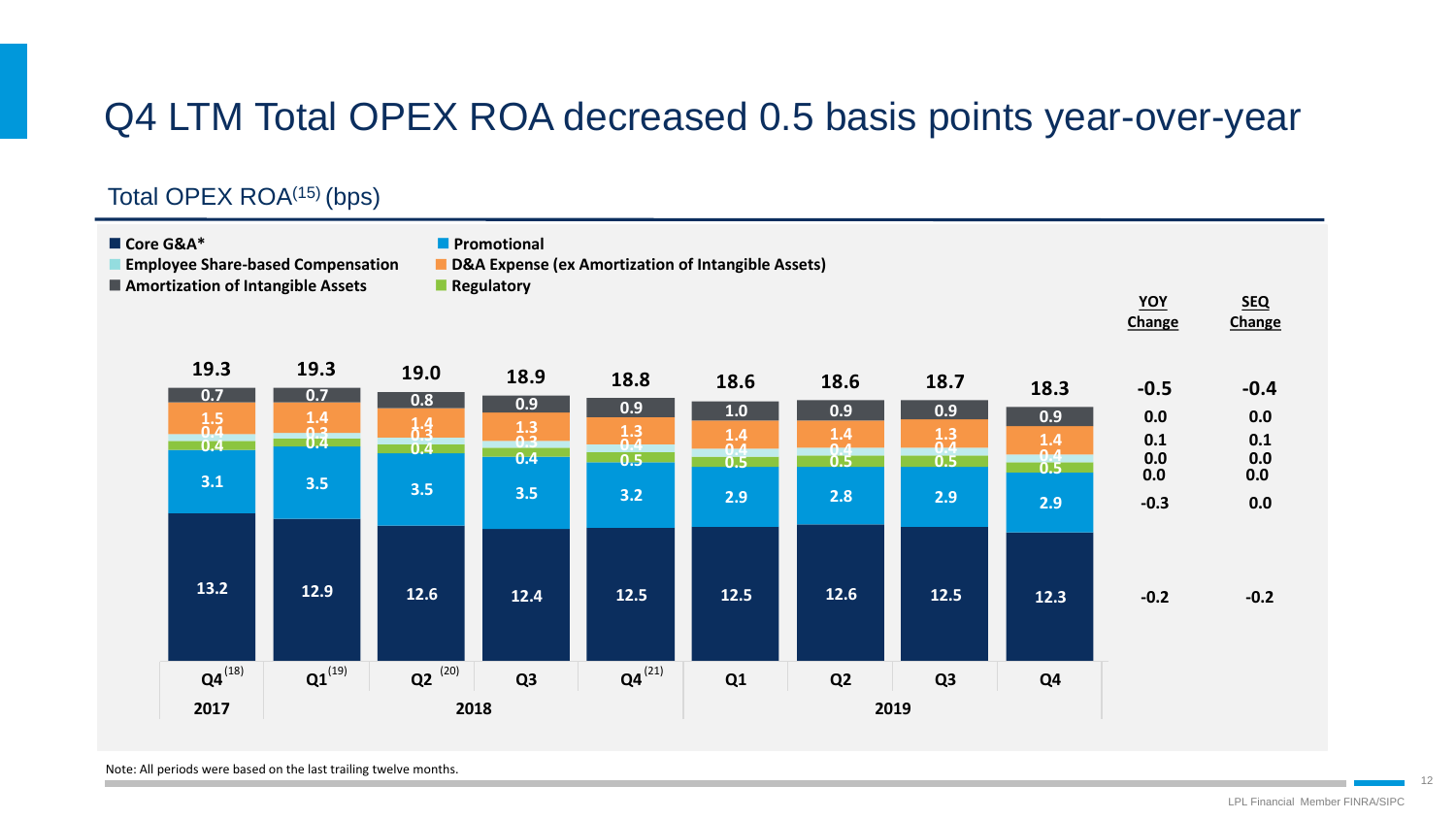### Q4 Client Cash yield was roughly flat year-over-year, and we increased fixed rate balances to over 50% of the ICA portfolio

### Client Cash balances (\$ billions)

**ICA Balances (EOP) DCA Balances (EOP) Money Market Account Balances (EOP) Purchased Money Market Funds (EOP)**  $\longrightarrow$  Average Fee Yield<sup>(25)</sup>



#### Fixed rate portion of ICA portfolio



\*Calculated as the weighted average remaining life of the fixed rate contracts.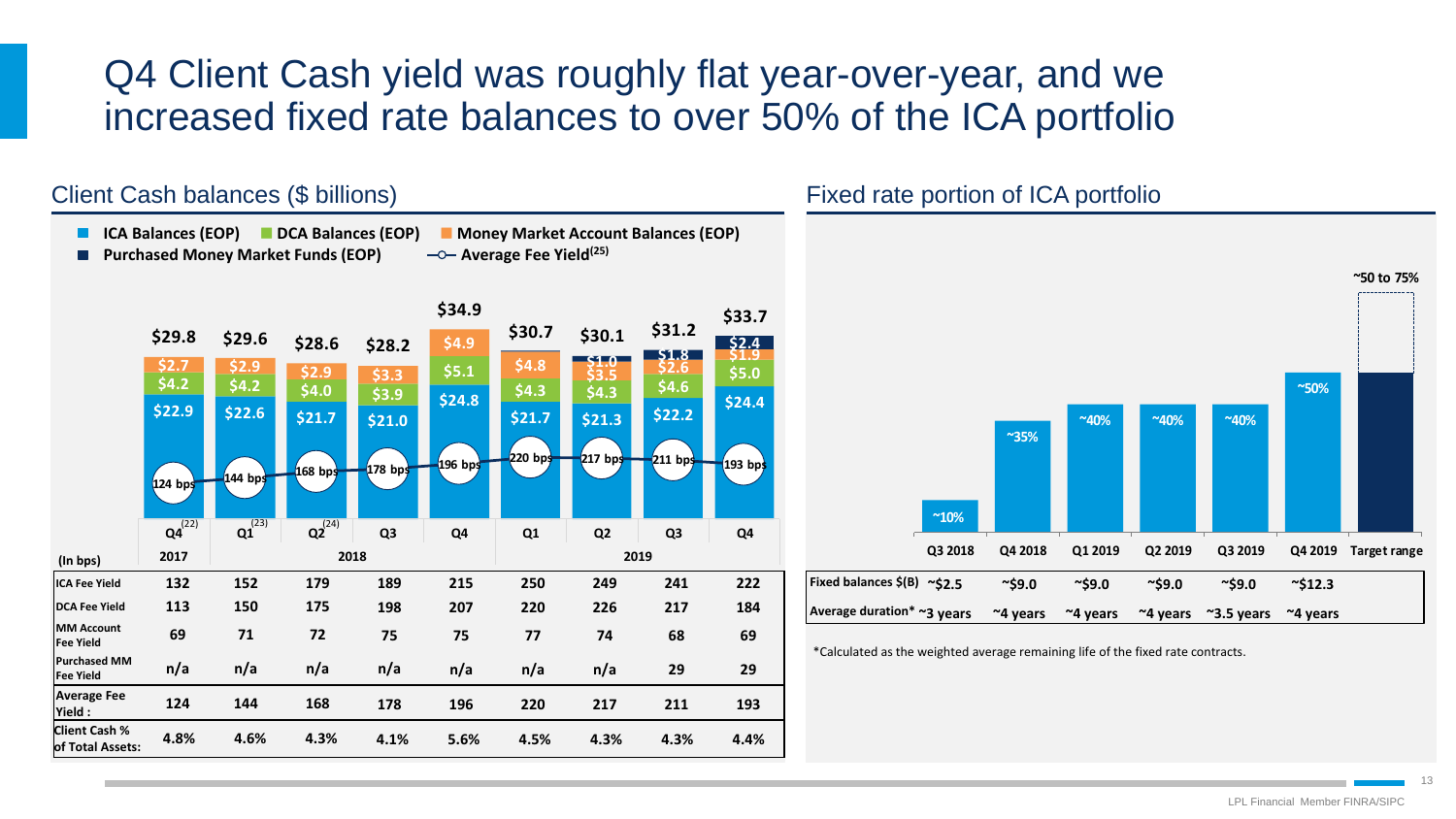### Our move to a greater mix of fixed rate ICA balances reduced our sensitivity to movements in short-term rates

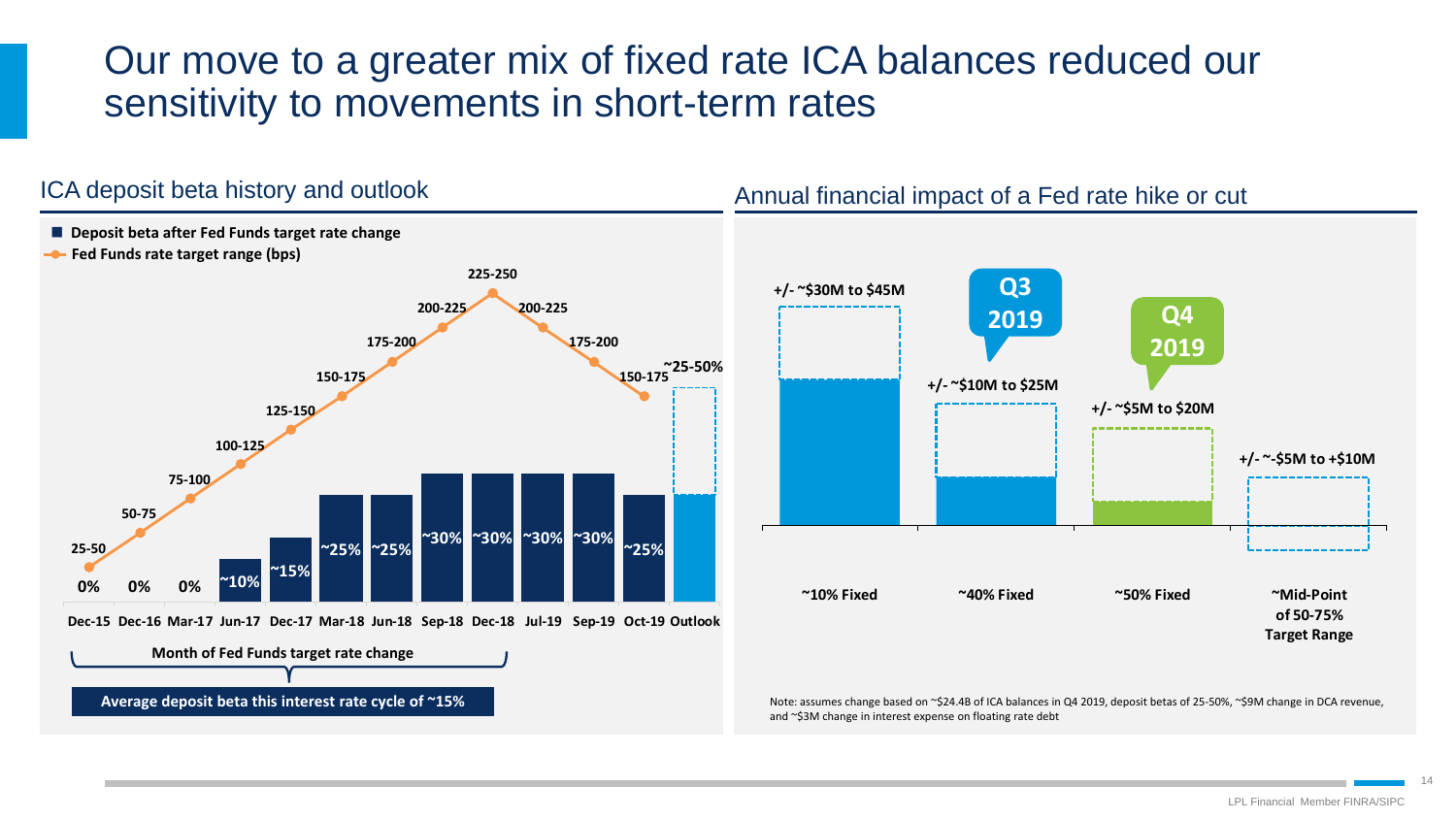## We are investing to drive growth

| Long-term cost strategy                                                                                                                                                             | Core G&A* context                                                                                                                                                                                                                                                                                                                                                                                                                      |
|-------------------------------------------------------------------------------------------------------------------------------------------------------------------------------------|----------------------------------------------------------------------------------------------------------------------------------------------------------------------------------------------------------------------------------------------------------------------------------------------------------------------------------------------------------------------------------------------------------------------------------------|
| • Focus on delivering operating leverage<br>• Prioritize investments that drive organic growth<br>Drive productivity and efficiency<br>Adapt cost trajectory as environment evolves | • Our 2019 Core G&A* was \$868M, translating to a $\sim$ 6% year-over-year<br>growth rate, which was within our updated outlook range of \$860M to \$870M<br>• We have increased our investments to drive growth, and we are seeing<br>positive results<br>• Given this, we plan to continue growing our investments in 2020<br>■ Our 2020 Core G&A* outlook range is \$915M to \$940M, or $~5.5\%$ to $~8\%$<br>year-over-year growth |
| Lower recent expense trajectory, prior to acquisitions                                                                                                                              | Core G&A* outlook                                                                                                                                                                                                                                                                                                                                                                                                                      |
| Annual Core G&A <sup>*</sup> Growth                                                                                                                                                 |                                                                                                                                                                                                                                                                                                                                                                                                                                        |
| $^{\sim}5.5\%$ - $^{\sim}8\%$<br>7%<br>6%<br>5%<br>2%                                                                                                                               | 2019 Actual<br><b>\$868M</b>                                                                                                                                                                                                                                                                                                                                                                                                           |
| $1%$<br>2019<br>2015<br>2016<br>2017<br>2018<br>2020<br><b>Outlook</b><br><b>Prior to</b><br><b>Prior to</b><br><b>NPH</b><br>acquisitions                                          | \$915M to \$940M<br>2020 Outlook                                                                                                                                                                                                                                                                                                                                                                                                       |

Based on the Company's 2018 Core G&A\* prior to NPH and AdvisoryWorld related expenses compared to the Company's 2017 Core G&A prior to NPH-related expenses. Based on the Company's total 2018 Core G&A\*.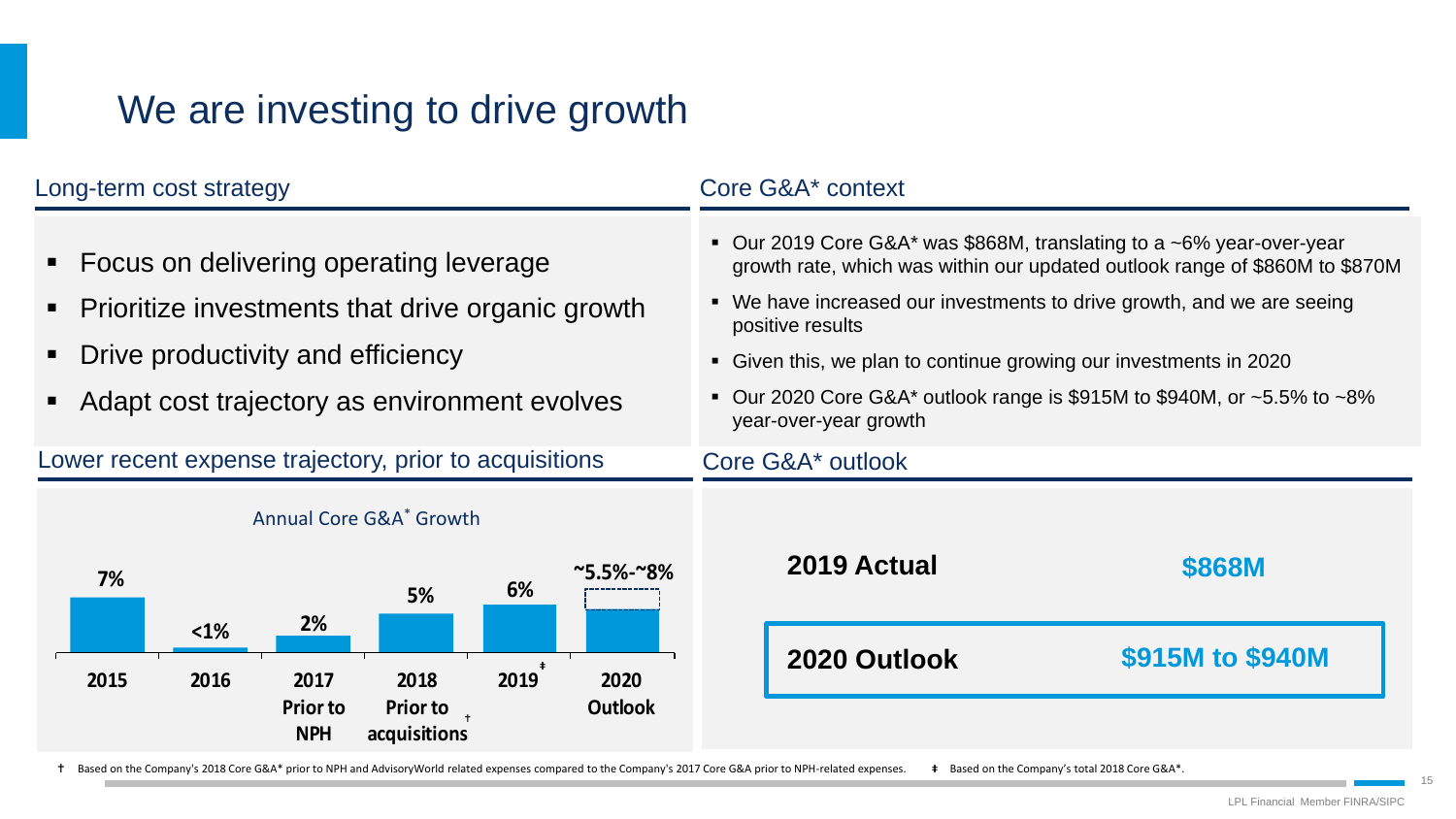### Our balance sheet remained strong in Q4…

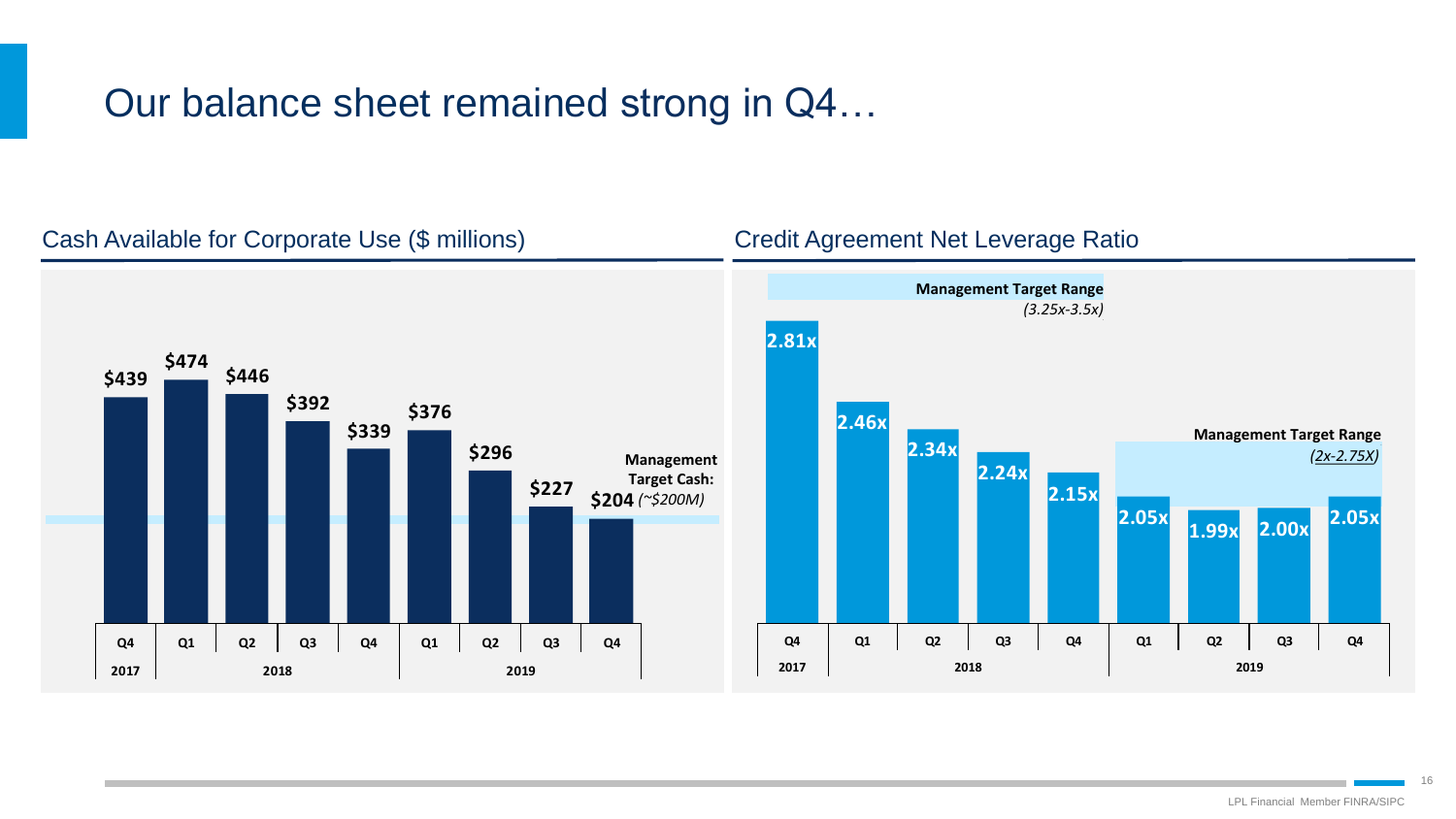## …And we have continued to return capital to shareholders

#### Shareholder Capital Returns (\$ millions)



Increased share repurchase authorization to \$1B as of December 31, 2018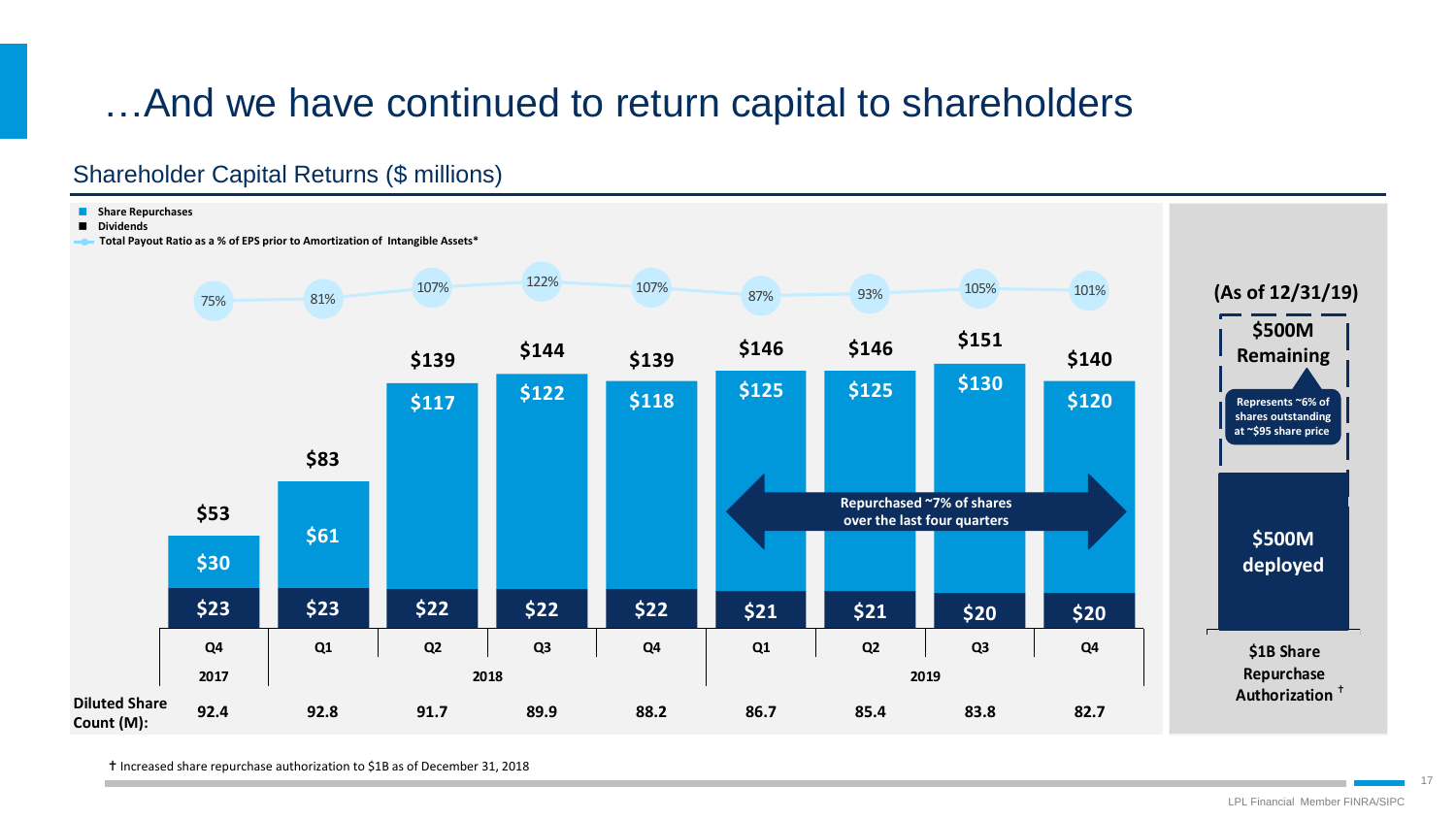# Appendix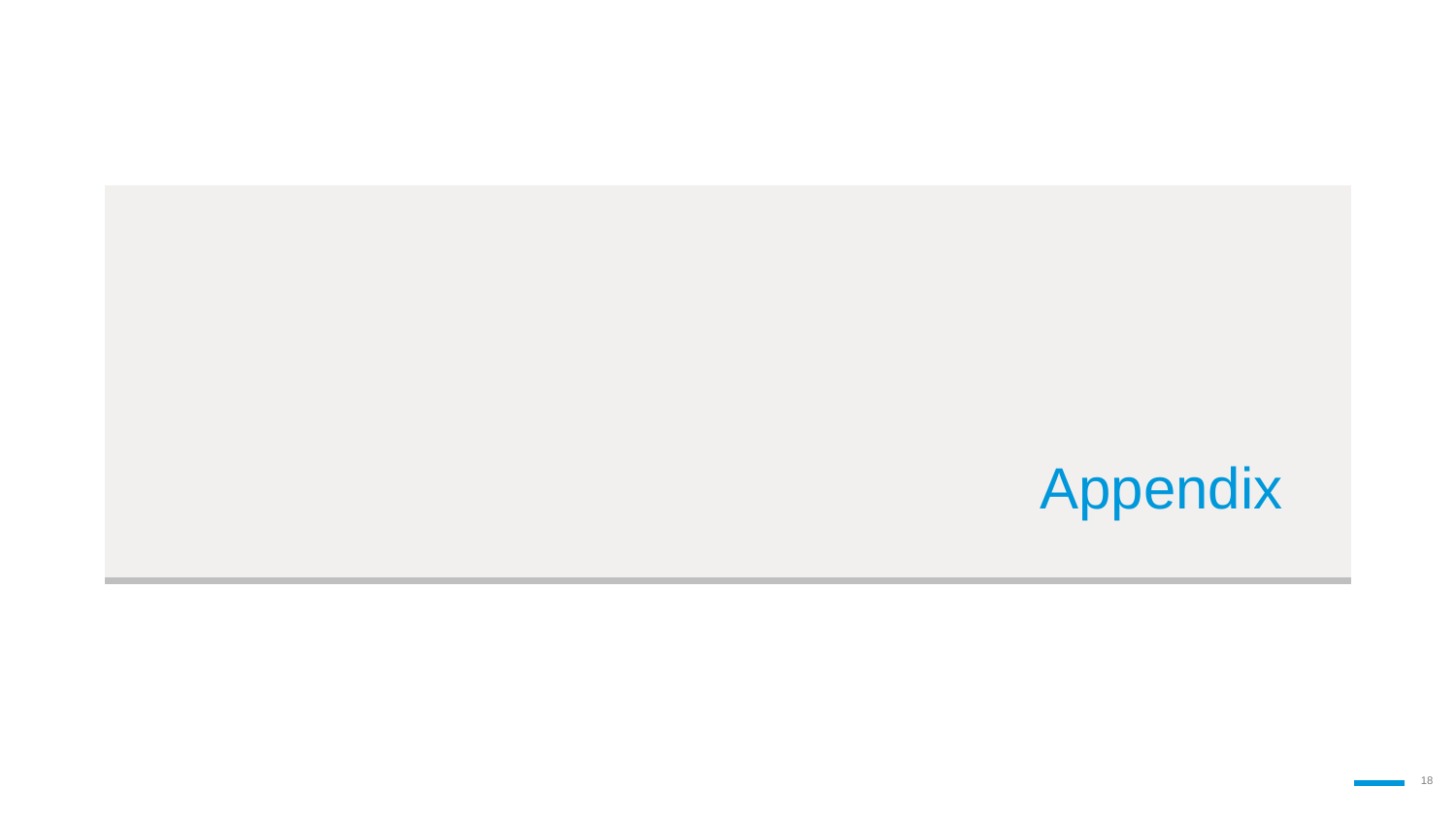### Monthly metrics dashboard through December 2019





Calculated as current period total organic net new assets multiplied by twelve, divided by preceding period total brokerage and advisory assets



#### Client Cash Balances (\$ billions) Net Buy (Sell) Activity (\$ billions)



LPL Financial Member FINRA/SIPC 19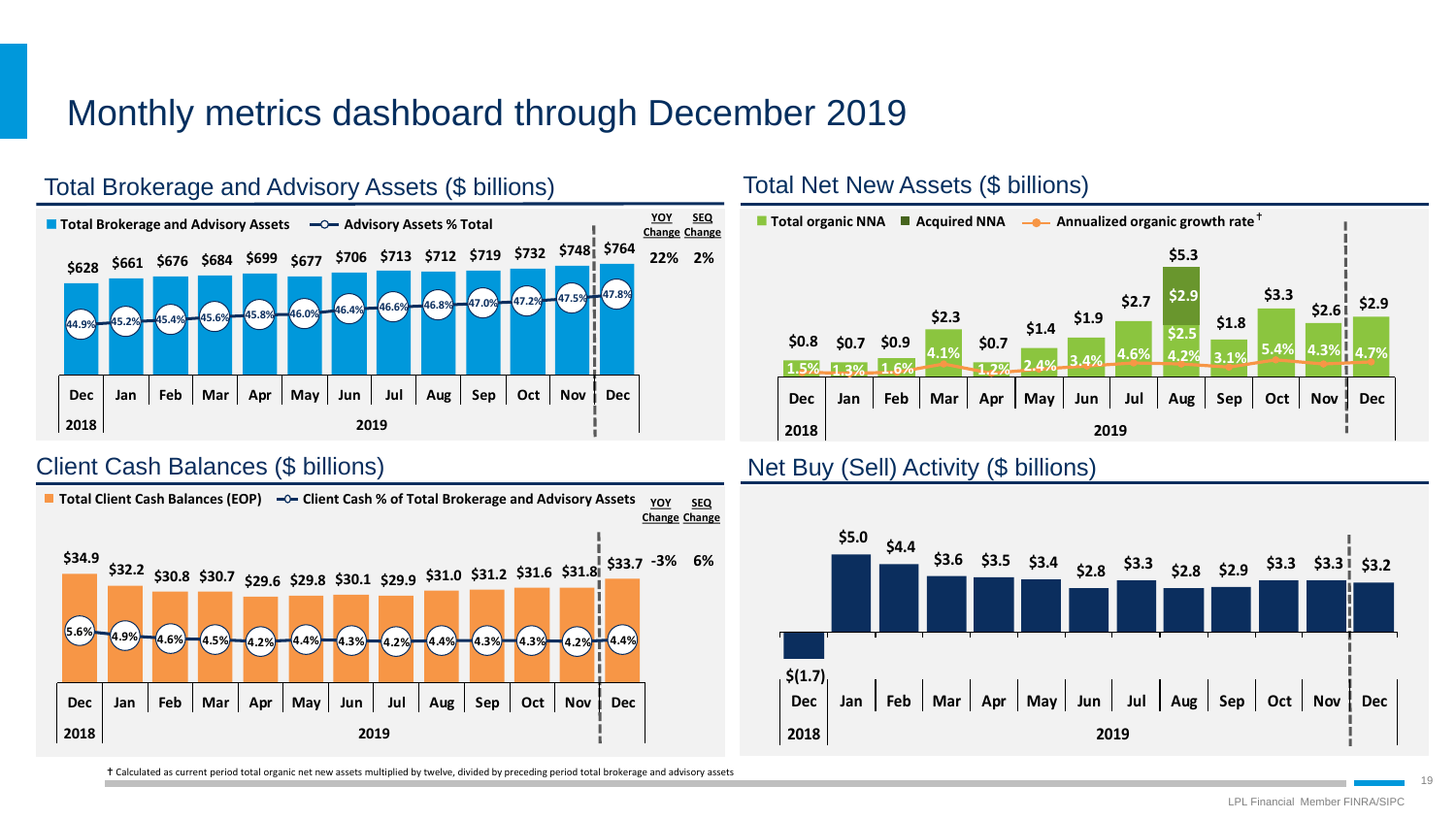### Q4 Gross Profit\* increased 6% year-over-year

#### Gross Profit\* (\$ millions)

**YOY Change SEQ Change Net Commission & Advisory Fees Other Asset-Based(17) Interest Income and Other, net ■ Transaction & Fee, Net of BC&E ■ Client Cash** 

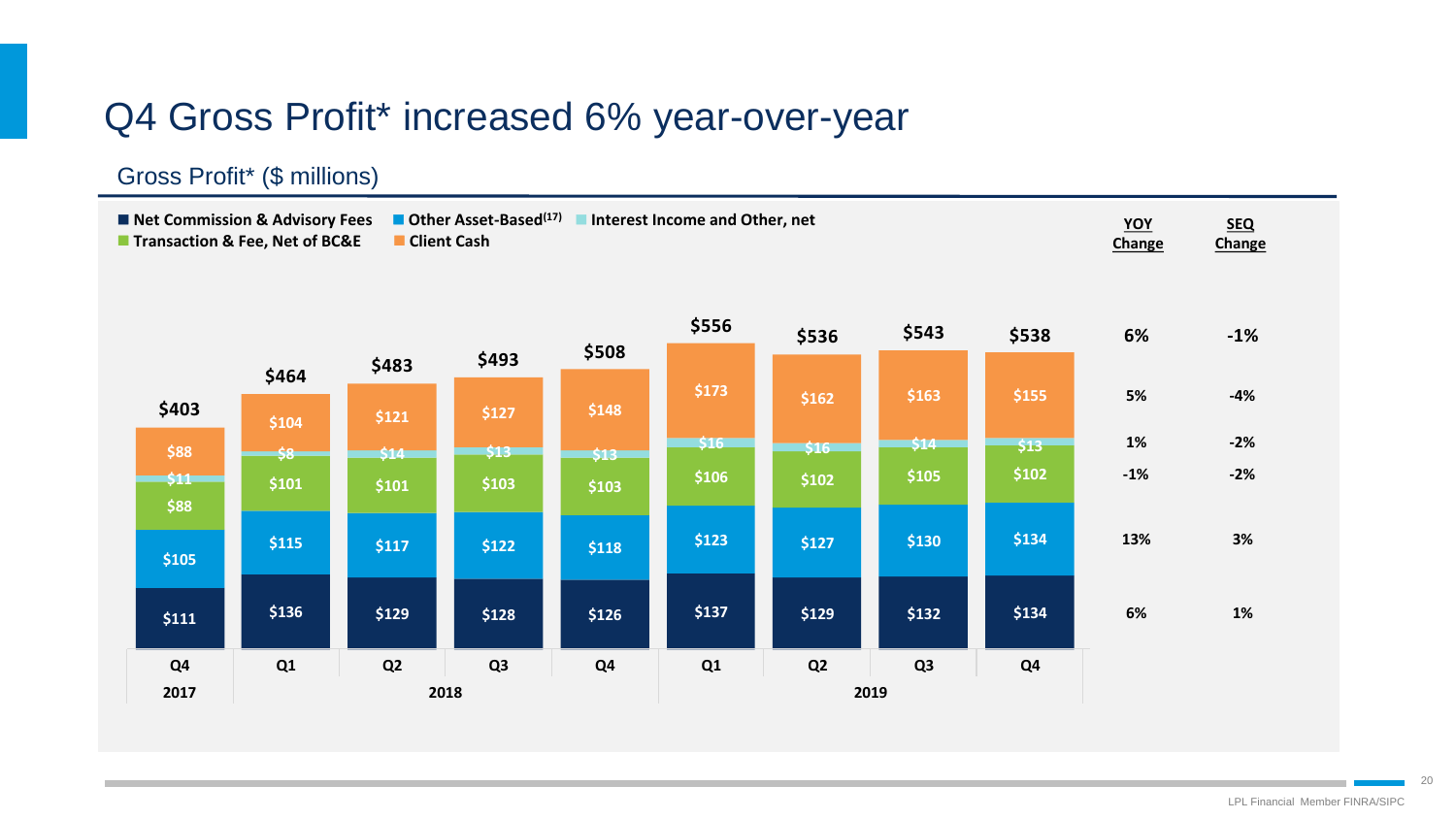## Q4 Total OPEX increased 8% year-over-year

### Total OPEX(26) (\$ millions)

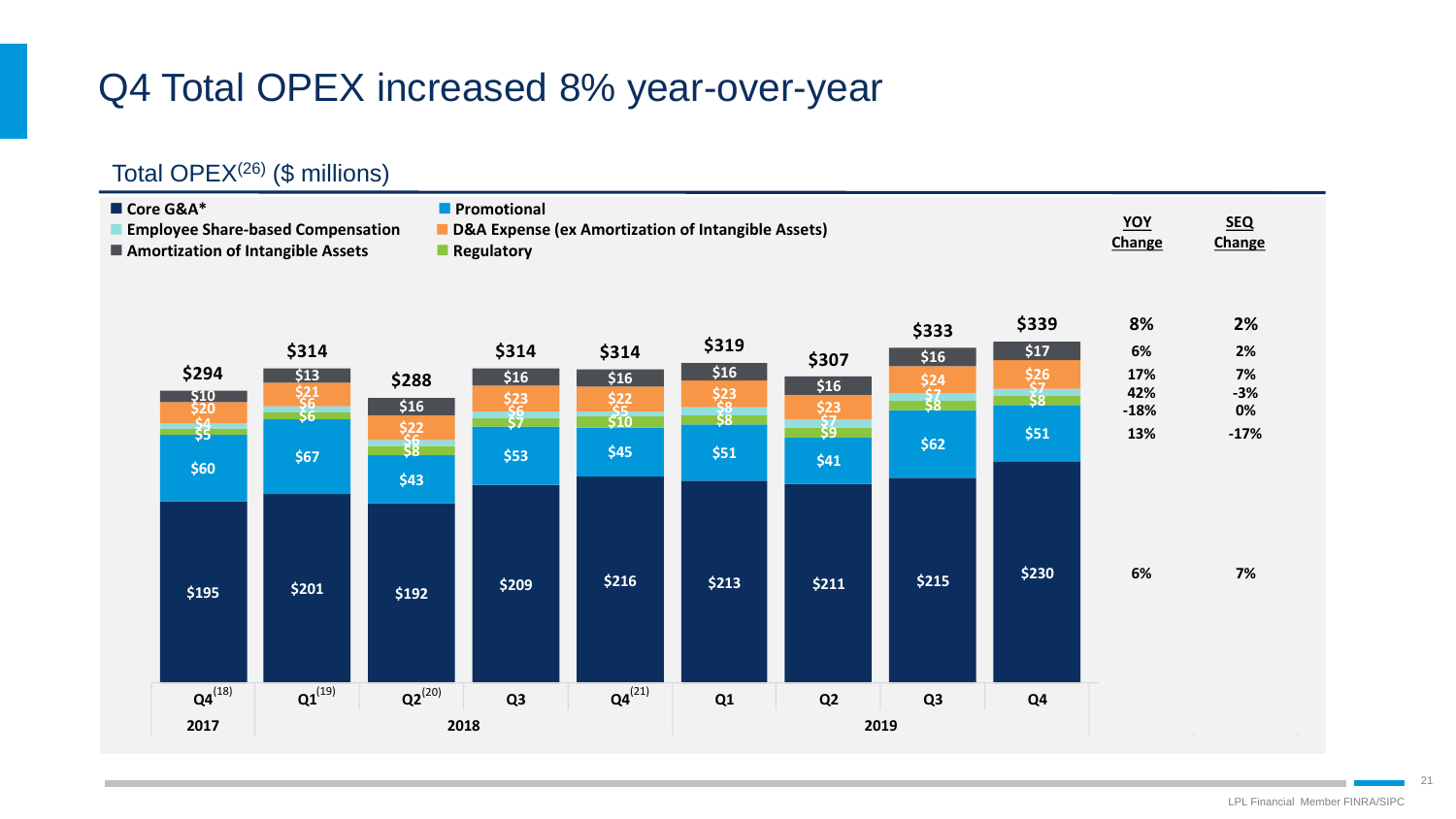### Net Buy (Sell) Activity was \$9.8 billion in Q4

### Net Buy (Sell) Activity<sup>(27)</sup>

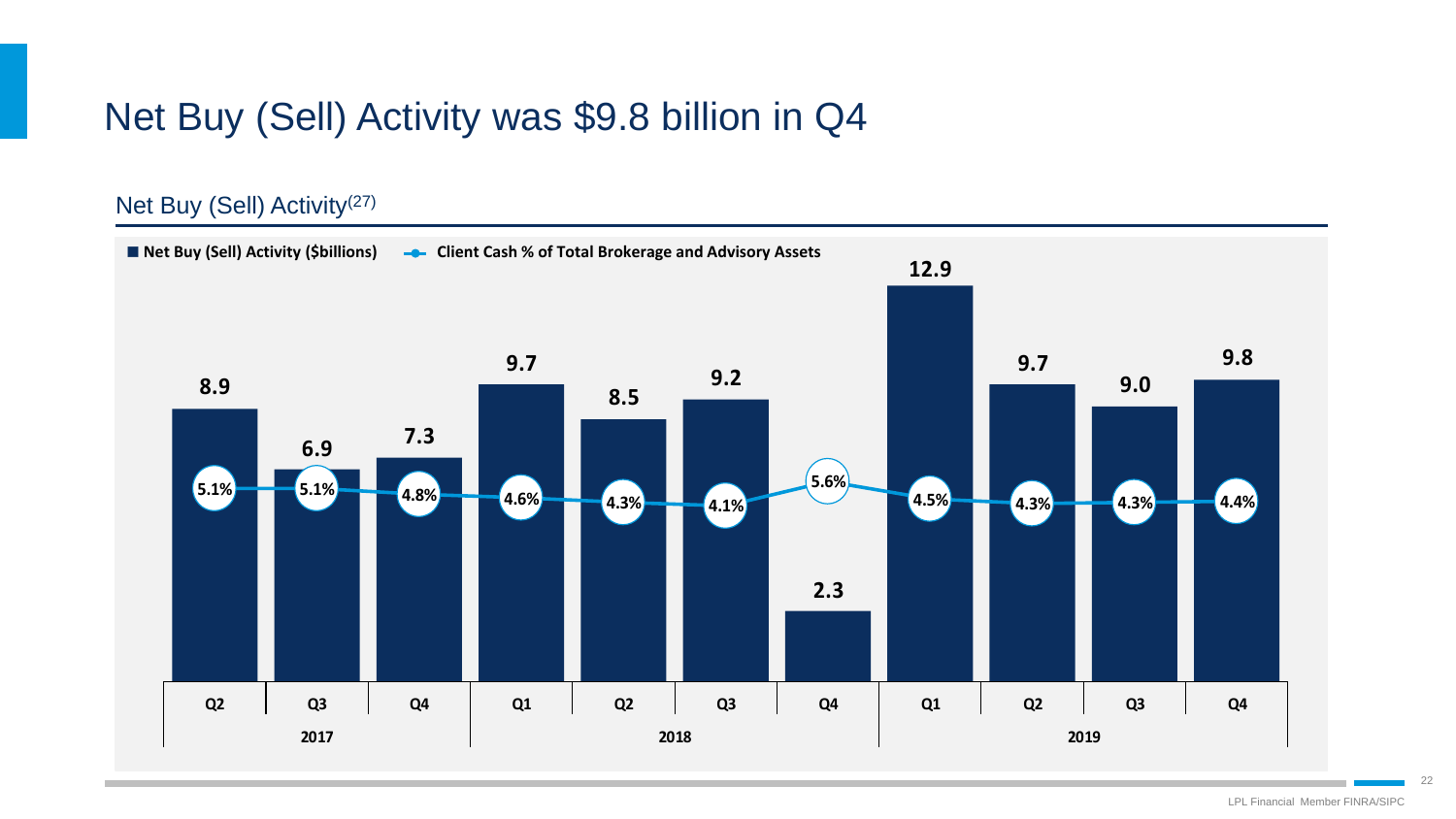### LTM EBITDA\* and margin have grown steadily over the past two years

### LTM EBITDA\* (\$ millions)

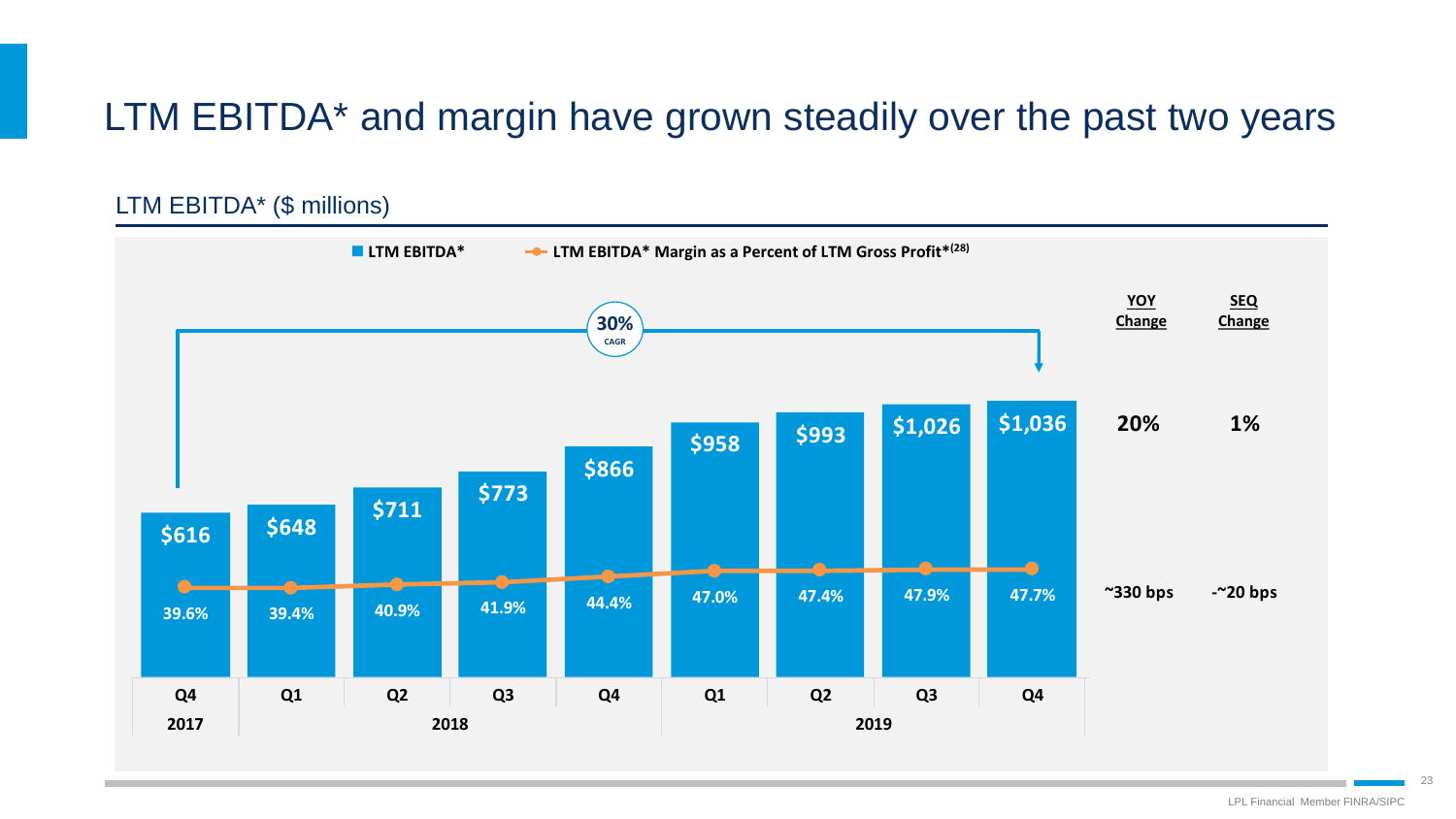### Calculation of Gross Profit

Gross Profit is a non-GAAP financial measure. Please see a description of gross profit under "Non-GAAP Financial Measures" on page 3 of this presentation for additional information.

Set forth below is a calculation of Gross Profit for the periods presented on pages 5, 10, 11, and 20.

| \$ in millions                  | Q4 2019 | Q3 2019 | Q <sub>2</sub> 2019 | Q1 2019 | Q4 2018 | Q3 2018 | Q <sub>2</sub> 2018 | Q1 2018 | Q4 2017 |
|---------------------------------|---------|---------|---------------------|---------|---------|---------|---------------------|---------|---------|
| <b>Total Net Revenue</b>        | \$1,448 | \$1,416 | \$1,390             | \$1,372 | \$1,317 | \$1,331 | \$1,299             | \$1,242 | \$1,116 |
| Commission & Advisory Expense   | 894     | 857     | 838                 | 800     | 793     | 822     | 801                 | 762     | 698     |
| Brokerage, Clearing, & Exchange | 16      | 16      | 16                  | 16      | 16      | 16      | 15                  | 16      | 15      |
| <b>Gross Profit</b>             | \$538   | \$543   | \$536               | \$556   | \$508   | \$493   | \$483               | \$464   | \$403   |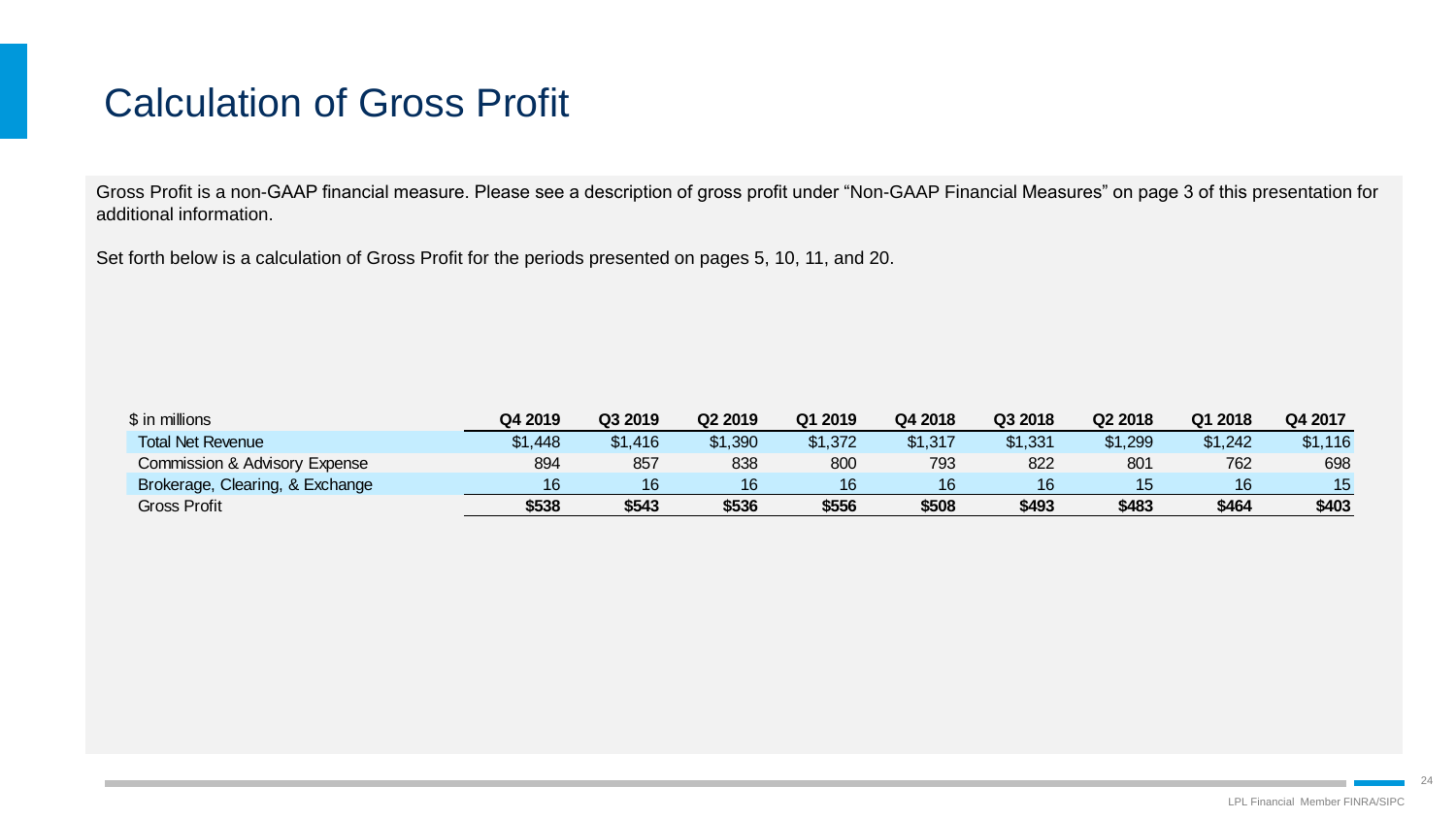## Reconciliation of Net Income to EBITDA

EBITDA is a non-GAAP financial measure. Please see a description of EBITDA under "Non-GAAP Financial Measures" on page 3 of this presentation for additional information.

Below are reconciliations of the Company's net income to EBITDA for the periods presented on page 5:

| \$ in millions                    | Q4 2019 | Q3 2019 | Q2 2019 | Q1 2019 | Q4 2018 | Q3 2018 | Q2 2018 | Q1 2018 | Q4 2017 |
|-----------------------------------|---------|---------|---------|---------|---------|---------|---------|---------|---------|
| <b>NET INCOME</b>                 | \$127   | \$132   | \$146   | \$155   | \$120   | \$107   | \$119   | \$94    | \$64    |
| Non-operating interest expense    | 31      | 32      | 34      | 33      | 32      | 32      | 32      | 30      | 29      |
| Provision for Income Taxes        | 38      | 46      | 49      | 48      | 42      | 40      | 44      | 26      | 16      |
| Depreciation and amortization     | 26      | 24      | 23      | 23      | 22      | 23      | 22      | 21      | 20      |
| Amortization of intangible assets | 17      | 16      | 16      | 16      | 16      | 16      | 16      | 13      | 10      |
| Loss on Extinguishment of debt    |         |         |         |         |         |         |         |         |         |
| <b>EBITDA</b>                     | \$242   | \$250   | \$268   | \$276   | \$232   | \$218   | \$233   | \$183   | \$139   |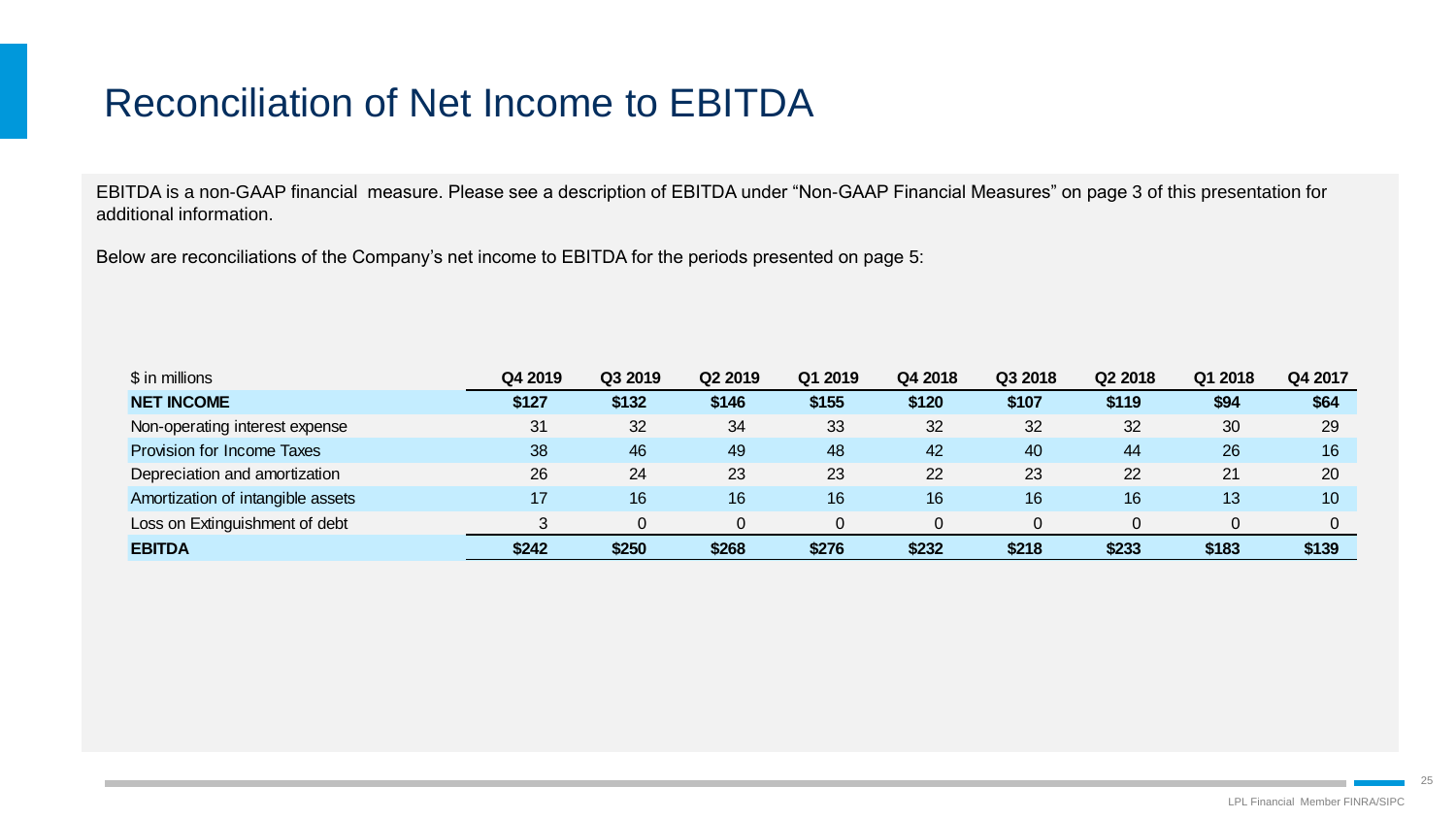### Reconciliation of EPS Prior to Amortization of Intangible Assets to GAAP EPS

EPS Prior to Amortization of Intangible Assets is a non-GAAP financial measure. Please see a description of EPS Prior to Amortization of Intangible Assets under "Non-GAAP Financial Measures" on page 3 of this presentation for additional information.

Below are the following reconciliations of EPS Prior to Amortization of Intangible Assets to GAAP EPS for the periods presented on page 5:

|                                                               | Q4 2019  | Q3 2019 | Q2 2019 | Q1 2019 | Q4 2018 | Q3 2018 | Q2 2018 | Q1 2018 | Q4 2017 |
|---------------------------------------------------------------|----------|---------|---------|---------|---------|---------|---------|---------|---------|
| <b>GAAP EPS</b>                                               | \$1.53   | \$1.57  | \$1.71  | \$1.79  | \$1.36  | \$1.19  | \$1.30  | \$1.01  | \$0.69  |
| Amortization of Intangible Assets (\$ in millions)            | \$17     | \$16    | \$16    | \$16    | \$16    | \$16    | \$16    | \$13    | \$10    |
| Tax Benefit (\$ in millions)                                  | $($ \$5) | ( \$4)  | (\$5)   | (\$5)   | ( \$4)  | ( \$4)  | ( \$4)  | (\$4)   | ( \$4)  |
| Amortization of Intangible Assets Net of Tax (\$ in millions) | \$12     | \$12    | \$12    | \$12    | \$11    | \$11    | \$11    | \$10    | \$6     |
| <b>Diluted Share Count</b>                                    | 82.7     | 83.8    | 85.4    | 86.7    | 88.2    | 89.9    | 91.7    | 92.8    | 92.4    |
| <b>EPS Impact</b>                                             | \$0.15   | \$0.14  | \$0.14  | \$0.13  | \$0.13  | \$0.13  | \$0.12  | \$0.10  | \$0.07  |
| EPS Prior to Amortization of Intangible Assets                | \$1.68   | \$1.71  | \$1.85  | \$1.93  | \$1.49  | \$1.32  | \$1.42  | \$1.11  | \$0.76  |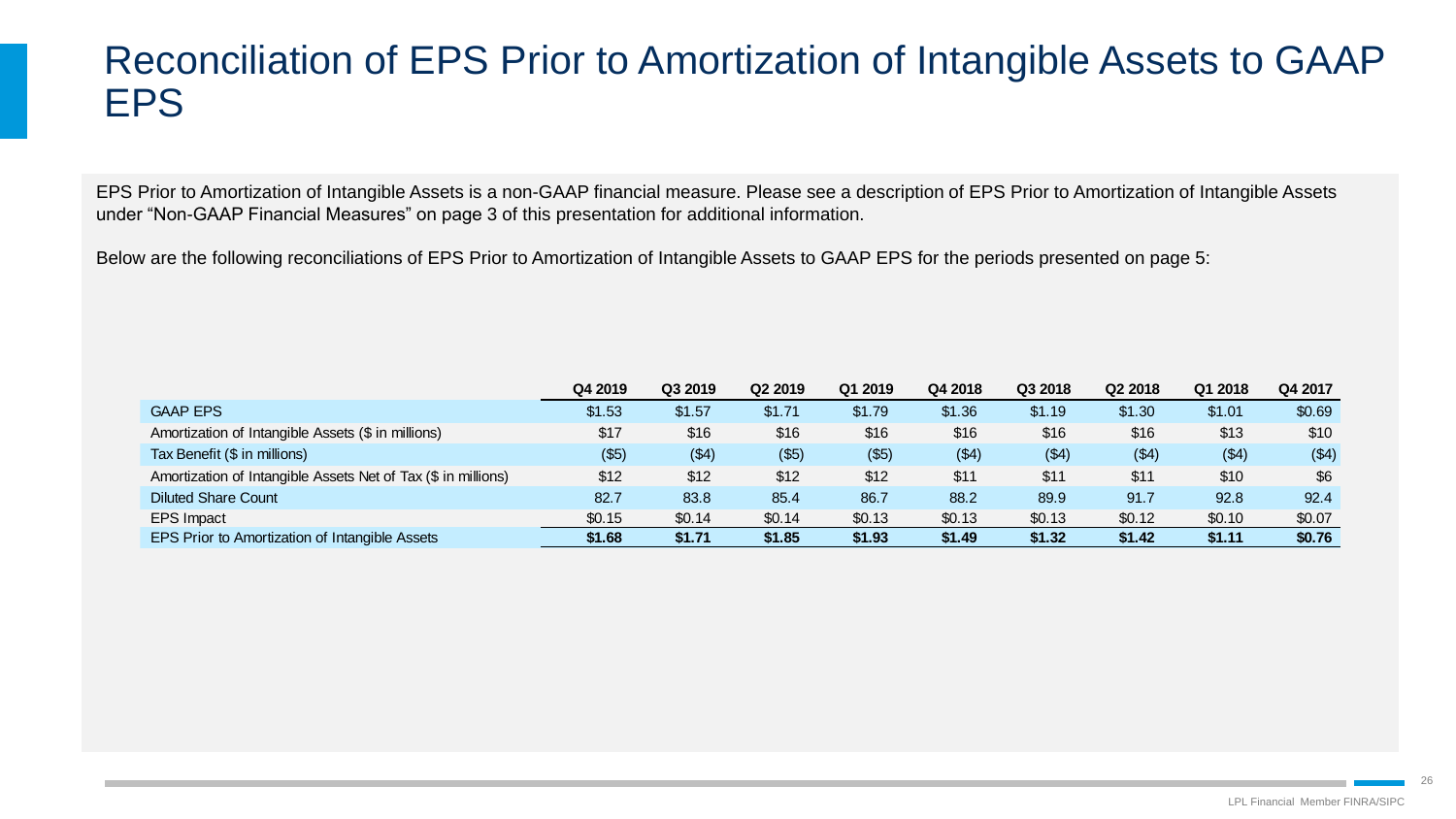## Reconciliation of Core G&A to total operating expenses

Core G&A is a non-GAAP financial measure. Please see a description of Core G&A under "Non-GAAP Financial Measures" on page 3 of this presentation for additional information.

Below are reconciliations of Core G&A to the Company's total operating expenses for the periods presented on pages 12, 15, and 21:

| \$ in millions                    | Q4 2019 | Q3 2019 | Q2 2019 | Q1 2019 | Q4 2018 | Q3 2018 | Q2 2018 | Q1 2018 | Q4 2017   |
|-----------------------------------|---------|---------|---------|---------|---------|---------|---------|---------|-----------|
| Core G&A                          | \$230   | \$215   | \$211   | \$213   | \$216   | \$209   | \$192   | \$201   | \$195     |
| Regulatory charges                | 8       | 8       | 9       | 8       | 10      |         | 8       | 6       | 5         |
| Promotional                       | 51      | 62      | 41      | 51      | 45      | 53      | 43      | 67      | 60        |
| Employee share-based compensation |         |         |         | 8       | 5       | 6       | 6       | 6       | 4         |
| <b>Total G&amp;A</b>              | \$296   | \$292   | \$268   | \$280   | \$276   | \$276   | \$250   | \$281   | \$264     |
| Commissions and advisory          | 894     | 857     | 838     | 800     | 793     | 822     | 801     | 762     | 698       |
| Depreciation & amortization       | 26      | 24      | 23      | 23      | 22      | 23      | 22      | 21      | <b>20</b> |
| Amortization of intangible assets | 17      | 16      | 16      | 16      | 16      | 16      | 16      | 13      | 10        |
| Brokerage, clearing and exchange  | 16      | 16      | 16      | 16      | 16      | 16      | 15      | 16      | 15        |
| <b>Total operating expenses</b>   | \$1,248 | \$1,205 | \$1,161 | \$1,135 | \$1,123 | \$1,152 | \$1,104 | \$1,092 | \$1,008   |
|                                   |         |         |         |         |         |         |         |         |           |

| \$ in millions                                | Q4 2018 | Q3 2018 | Q <sub>2</sub> 2018 | Q1 2018 | Q4 2017 |
|-----------------------------------------------|---------|---------|---------------------|---------|---------|
| Core G&A                                      | \$216   | \$209   | \$192               | \$201   | \$195   |
| NPH related Core G&A <sup>+</sup>             | 15      | 15      | 16                  | 19      | 12      |
| Advisory World related Core G&A               |         |         |                     |         |         |
| Total Core G&A prior to NPH and AdvisoryWorld | \$199   | \$194   | \$176               | \$182   | \$183   |